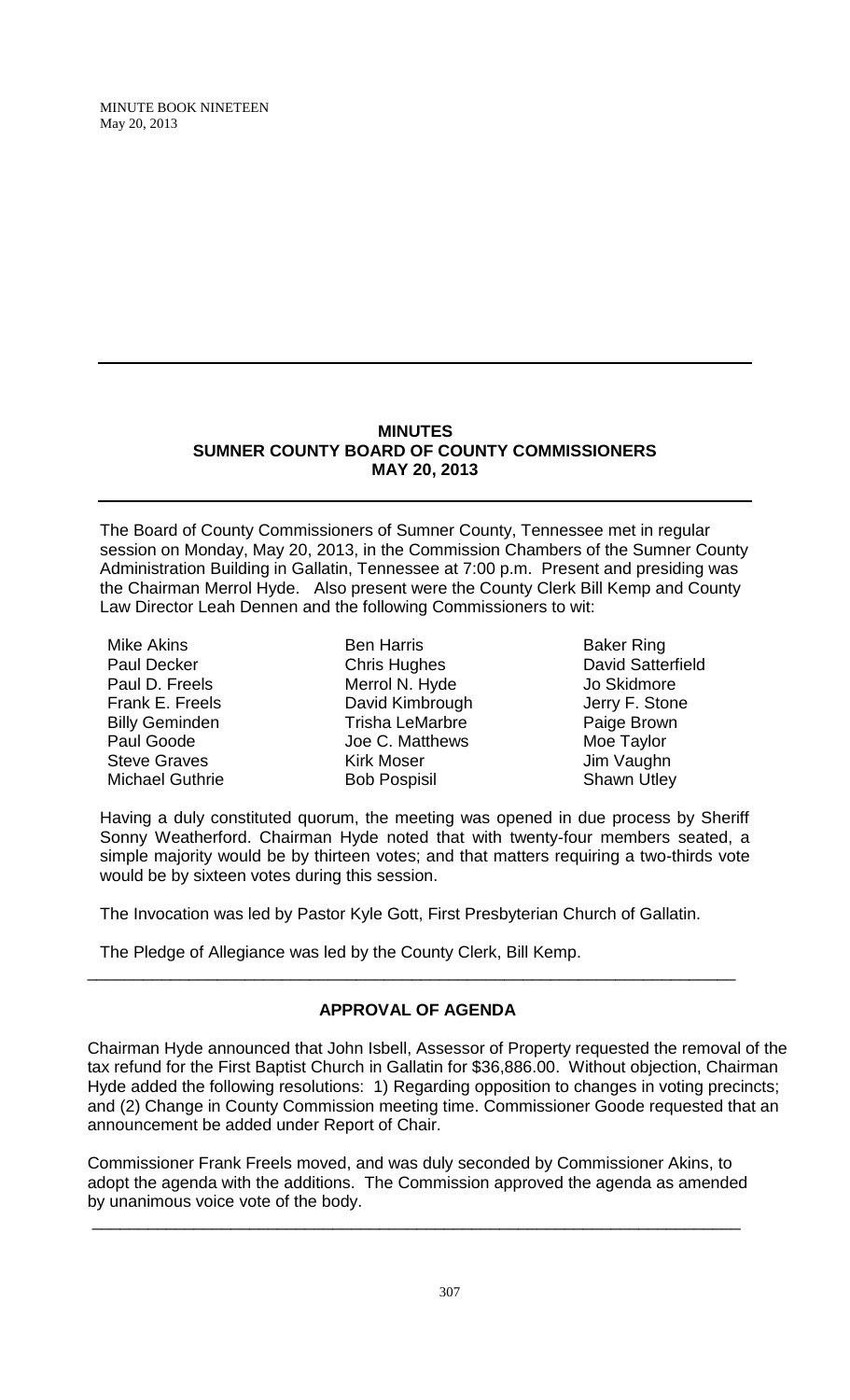## **APPROVAL OF MINUTES**

The minutes for the meeting of this body held on April 15, 2013, and recorded in the office of the Clerk, Bill Kemp, were approved by voice vote after Commissioner Skidmore made the motion, seconded by Commissioner Brown.

# **RECOGNITION OF THE PUBLIC**

 Chairman Hyde opened the floor to allow the public to speak concerning any matter on the agenda. With no one wishing to speak, recognition of the public was closed.

\_\_\_\_\_\_\_\_\_\_\_\_\_\_\_\_\_\_\_\_\_\_\_\_\_\_\_\_\_\_\_\_\_\_\_\_\_\_\_\_\_\_\_\_\_\_\_\_\_\_\_\_\_\_\_\_\_\_\_\_\_\_\_\_\_\_\_\_\_

## **REPORT OF THE CHAIR**

Commissioner Decker introduced the following resolution:

#### **A RESOLUTION HONORING THE MERROL HYDE MAGNET SCHOOL SPEECH TEAM AND TEACHER COURTNEY SPEARS**

**WHEREAS,** the Merrol Hyde Magnet School Speech Team successfully participated in the Tennessee High School Speech and Drama League District Two Tournament in March and received high honors; and

**WHEREAS,** the Merrol Hyde Magnet School Speech Team, lead by theater teacher Courtney Spears, finished in third place and this achievement marks the sixth consecutive year the team placed third or higher in the district tournament; and

**WHEREAS,** the Merrol Hyde Magnet School Speech Team excelled with Tucker Cowden and Neil Shimer placing first; Mary Welch and Penny Arwood placing second; Hannah McGinley placing third; Denise Buliga, Regan Manayan, and Savannah Hall placing fourth; Tori Thiessen, Matt Riddle, Cody McClanahan, and Rose Daugherty placing fifth and Draven Brew, Jordan Pitt, Callie Williams, and Austin Hall placing sixth in their respective events; and

**WHEREAS,** the Merrol Hyde Magnet School Team members are all to be commended for their diligent effort, hard work and accomplishments which have brought honor not only to themselves but to their school and this county.

**NOW, THEREFORE BE IT RESOLVED** by the Sumner County Board of County Commissioners meeting in regular session on this the  $20<sup>th</sup>$  day of May, 2013, that this body does hereby congratulate the Merrol Hyde Magnet School Speech Team and teacher Courtney Spears for their outstanding achievements; and

**BE IT FURTHER RESOLVED** that this resolution is to be spread on the minutes of this body and the Clerk is to furnish a copy of this resolution to the Merrol Hyde Magnet School Speech Team and teacher Courtney Spears.

 Upon motion of Commissioner Decker, seconded by Commissioner Ring, the Commission approved the resolution honoring the Merrol Hyde Magnet School Speech Team and Ms. Spears.

\_\_\_\_\_\_\_\_\_\_\_\_\_\_\_\_\_\_\_\_\_\_\_\_\_\_\_\_\_\_\_\_\_\_\_\_\_\_\_\_\_\_\_\_\_\_\_\_\_\_\_\_\_\_\_\_\_\_\_\_\_\_\_\_

\_\_\_\_\_\_\_\_\_\_\_\_\_\_\_\_\_\_\_\_\_\_\_\_\_\_\_\_\_\_\_\_\_\_\_\_\_\_\_\_\_\_\_\_\_\_\_\_\_\_\_\_\_\_\_\_\_\_\_\_\_\_\_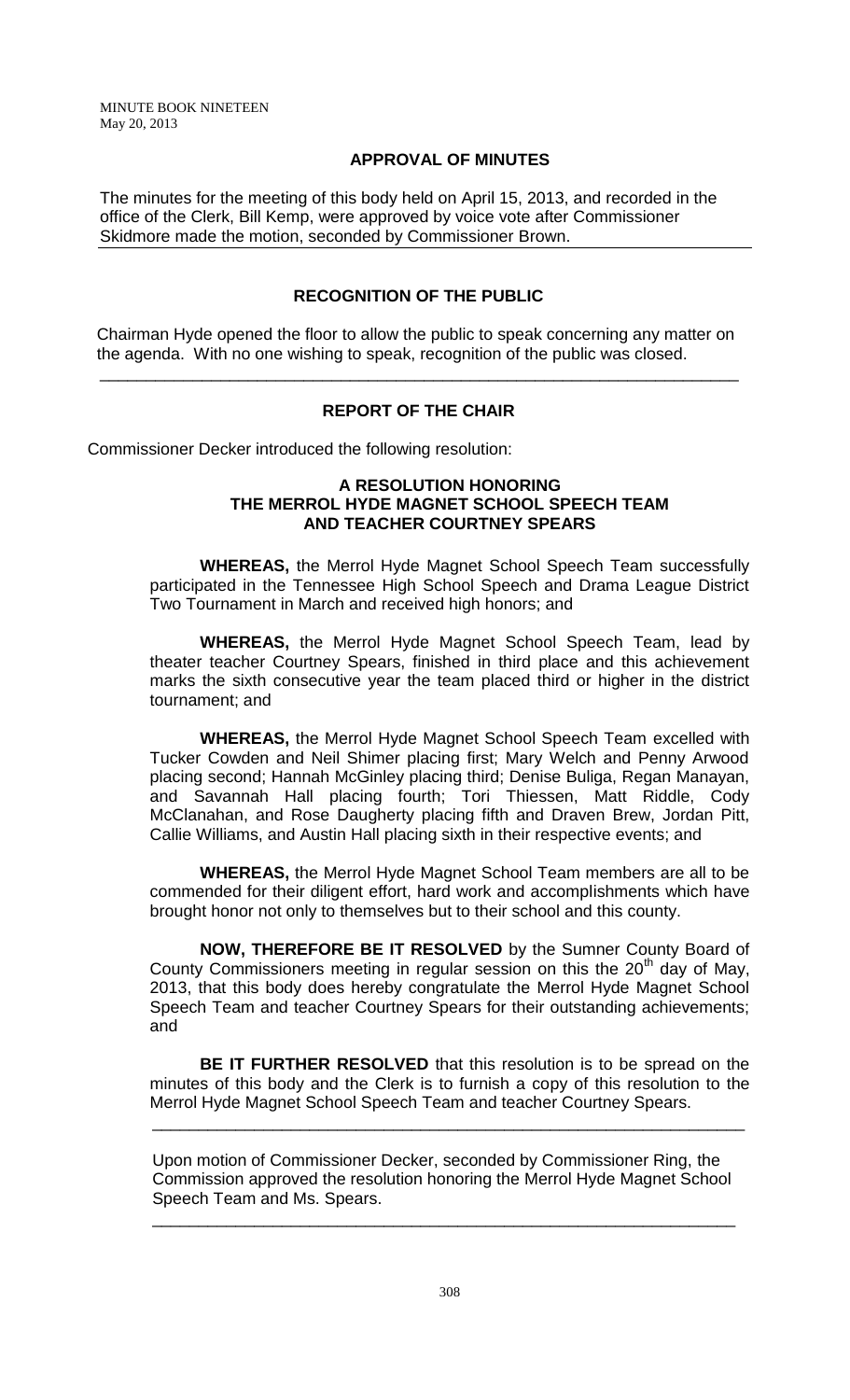Commissioner LeMarbre introduced the following resolution:

## **A RESOLUTION HONORING STATION CAMP HIGH SCHOOL DECA STUDENTS**

**WHEREAS,** members of the Station Camp High School Distributive Education Clubs of America, "DECA", recently competed successfully in the International Career Development Conference in Anaheim, California and placed first in the world in the International Business Plan Event; and

**WHEREAS,** The Station Camp High School DECA members, under the guidance of their marketing teachers, Nicole Mayes and Meghann Talbot, competed among over 16,000 students and received a first-place honor at the competition; and

**WHEREAS,** Ellie Dittes, Nathalie Flores, and Megan Tracy developed a business plan to establish a branch of an existing business in South Korea; Jordan Dunn received a top accomplishment medal and placed in the top ten in the world in the Automotive Marketing Series Event, a first-time recognition for Station Camp High School, and Austin Carter received a top accomplishment medal for his Sports and Entertainment Promotion Plan test score; and

**WHEREAS,** these outstanding students with their award winning DECA projects and presentations, showed innovation, integrity and teamwork and demonstrated that they are the future leaders and an inspiration to others and have brought honor, not only to their school, but to our county.

**NOW, THEREFORE BE IT RESOLVED** by the Sumner County Board of County Commissioners meeting in regular session on this the 20<sup>th</sup> day of May, 2013 that this body does hereby congratulate and commend the members and advisors of the Station Camp High School DECA organization for their outstanding achievements; and

**BE IT FURTHER RESOLVED** that this resolution shall be spread on the minutes of this body and the Clerk is to furnish a copy of this resolution to the Station Camp High school DECA organization and advisors.

\_\_\_\_\_\_\_\_\_\_\_\_\_\_\_\_\_\_\_\_\_\_\_\_\_\_\_\_\_\_\_\_\_\_\_\_\_\_\_\_\_\_\_\_\_\_\_\_\_\_\_\_\_\_\_\_\_\_\_\_\_\_\_\_

 Upon motion of Commissioner LeMarbre, seconded by Commissioner Moser, the Commission approved the resolution honoring Station Camp High School DECA organization.

\_\_\_\_\_\_\_\_\_\_\_\_\_\_\_\_\_\_\_\_\_\_\_\_\_\_\_\_\_\_\_\_\_\_\_\_\_\_\_\_\_\_\_\_\_\_\_\_\_\_\_\_\_\_\_\_\_\_\_\_\_\_\_

Commissioner Pospisil introduced the following resolution:

#### **A RESOLUTION HONORING MR. SCOTT WIETECHA**

**WHEREAS,** Mr. Scott Wietecha, through his hard work and dedication, won the St. Jude Country Music Marathon on Saturday, April 27, 2013 in two hours, twenty-two minutes, and forty-one seconds; and

**WHEREAS**, Mr. Wietecha was the first among the 2,656 finishers and is only the second American champion in the fourteen-year history of the race and the first Midstate runner to win the men's country music marathon; and

**WHEREAS,** Mr. Wietecha, a Physical Education teacher at H.B. Williams Elementary School in White House, has also been a highly successful track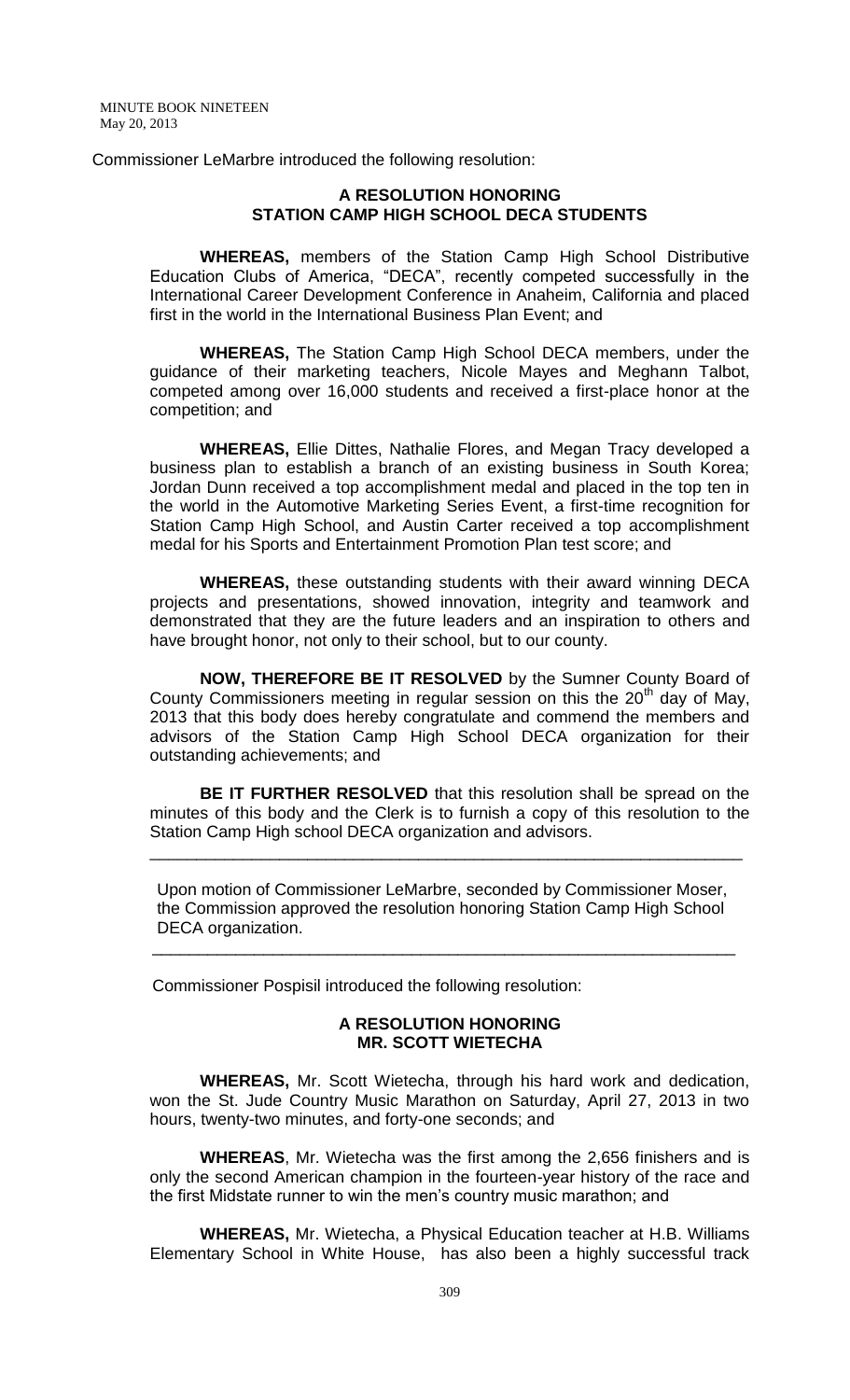coach where his students have broken several school records and qualified for the State Track and Field Championships; and

**WHEREAS,** Mr. Wietecha, an All-American in cross country and track while receiving his education at Harding University, held the school record in the indoor five thousand meters and was named as a member of the Gulf South Conference All-Decade Cross Country Team; and

**WHEREAS**, Mr. Wietecha, by his efforts, has brought honor not only to himself, but to our County and State.

**NOW, THEREFORE BE IT RESOLVED** by the Sumner County Board of County Commissioners meeting in regular session on this the  $20<sup>th</sup>$  day of May, 2013, that this body does hereby recognize Mr. Scott Wietecha for his exceptional skills and outstanding dedication, congratulate him on his triumphant win and wish him much success in his future endeavors; and

**BE IT FURTHER RESOLVED** that this resolution shall be spread on the minutes of this body and the Clerk is to furnish a copy of this resolution to Mr. Scott Wietecha.

\_\_\_\_\_\_\_\_\_\_\_\_\_\_\_\_\_\_\_\_\_\_\_\_\_\_\_\_\_\_\_\_\_\_\_\_\_\_\_\_\_\_\_\_\_\_\_\_\_\_\_\_\_\_\_\_\_\_\_\_\_\_\_\_

 Upon motion of Commissioner Pospisil, seconded by Commissioner Guthrie, the Commission approved the resolution honoring Mr. Weitecha.

\_\_\_\_\_\_\_\_\_\_\_\_\_\_\_\_\_\_\_\_\_\_\_\_\_\_\_\_\_\_\_\_\_\_\_\_\_\_\_\_\_\_\_\_\_\_\_\_\_\_\_\_\_\_\_\_\_\_\_\_\_\_\_

Commissioner Ring introduced the following resolution:

#### **A RESOLUTION HONORING UNITED WAY OF SUMNER COUNTY, SUMNER COUNTY SCHOOLS AND GALLATIN HIGH SCHOOL AND DR. DEL PHILLIPS**

**WHEREAS,** the United Way of Sumner County completed the recordsetting 2012 fundraising campaign by achieving the historic results with a total of \$816,628.00 committed to help our community; and

**WHEREAS,** both individuals and businesses banded together to help raise this outstanding sum and make the campaign such a success; and

**WHEREAS,** Sumner County Schools won the Hugh Carpenter Award for having the best overall workplace giving campaign which will support United Way's thirty-six local partner agencies to help Sumner County residents who need assistance; and

**WHEREAS,** Gallatin High School, with the highest total for a school campaign, received the Learning to Give Award, presented to a Sumner County School which raises the most money during the year's fundraising campaign; and

**WHEREAS,** Director of Schools Dr. Del Phillips, who was the Campaign Chair for 2012, was honored with United Way of Sumner County's Regina Bartlett Fundraiser of the Year Award.

**NOW, THEREFORE BE IT RESOLVED** by the Sumner County Board of County Commissioners meeting in regular session on this the  $20<sup>th</sup>$  day of May, 2013, that this body does hereby congratulate Sumner County Schools, Gallatin High School, and Dr. Del Phillips for their diligent efforts, generosity, and support for the United Way of Sumner County; and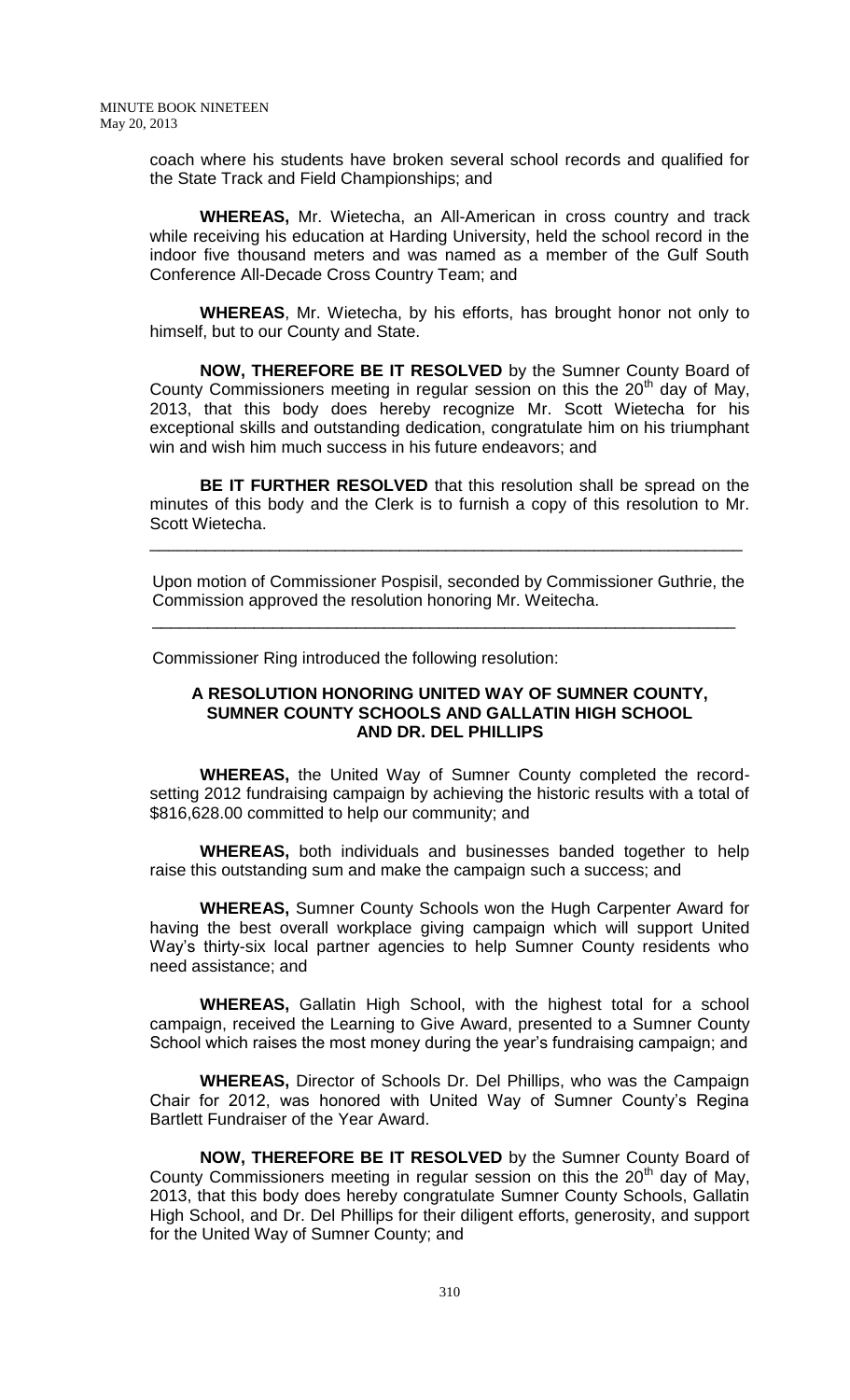**BE IT FURTHER RESOLVED** that this resolution is to be spread on the minutes of this body and the Clerk is to furnish a copy of this resolution to the Sumner County Board of Education and Gallatin High School, and Dr. Del Phillips.

 Upon motion of Commissioner Ring, seconded by Commissioner Akins, the Commission approved the resolution honoring the Board of Education, Gallatin High School and Dr. Del Phillips.

\_\_\_\_\_\_\_\_\_\_\_\_\_\_\_\_\_\_\_\_\_\_\_\_\_\_\_\_\_\_\_\_\_\_\_\_\_\_\_\_\_\_\_\_\_\_\_\_\_\_\_\_\_\_\_\_\_\_\_\_\_\_\_

\_\_\_\_\_\_\_\_\_\_\_\_\_\_\_\_\_\_\_\_\_\_\_\_\_\_\_\_\_\_\_\_\_\_\_\_\_\_\_\_\_\_\_\_\_\_\_\_\_\_\_\_\_\_\_\_\_\_\_\_\_\_\_\_

Commissioner Geminden introduced the following resolution:

## **A RESOLUTION HONORING RETIRED SERGEANT DONNIE D. ROACH**

**WHEREAS,** Sergeant Donnie Roach who served in the United States Army during the Vietnam War was awarded the Purple Heart Medal at a special ceremony for injuries he sustained forty years ago in Vietnam; and

**WHEREAS,** Sergeant Roach, committed to serving his country, enlisted in the army when he was nineteen years old, served with the Second Brigade, First Cavalry Division and was wounded extensively by shrapnel when his base came under intense attack; and

**WHEREAS,** Sergeant Roach further served his country by serving with the 2/40<sup>th</sup> Artillery Group, 199<sup>th</sup> Light Infantry Brigade; and

**WHEREAS,** Sergeant Roach's army unit was disbanded and no reports were filed for him to receive the award upon his return to the United States; and

**WHEREAS,** Sergeant Roach, after forty years, with the encouragement of his wife, completed his paperwork necessary to receive his well-deserved award and, for his service, we thank him.

**NOW, THEREFORE BE IT RESOLVED** by the Sumner County Board of County Commissioners meeting in regular session on this the  $20<sup>th</sup>$  day of May, 2013 that this body does hereby honor Sergeant Roach's military service to our country and express our appreciation for his patriotism, heroism and valor he has displayed; and

**BE IT FURTHER RESOLVED** that this resolution shall be spread on the minutes of this body and the Clerk is to furnish a copy of this resolution to Sergeant Donnie Roach.

\_\_\_\_\_\_\_\_\_\_\_\_\_\_\_\_\_\_\_\_\_\_\_\_\_\_\_\_\_\_\_\_\_\_\_\_\_\_\_\_\_\_\_\_\_\_\_\_\_\_\_\_\_\_\_\_\_\_\_\_\_\_\_\_

 Upon motion of Commissioner Geminden, seconded by Commissioner Utley, the Commission approved the resolution honoring Mr. Roach.

\_\_\_\_\_\_\_\_\_\_\_\_\_\_\_\_\_\_\_\_\_\_\_\_\_\_\_\_\_\_\_\_\_\_\_\_\_\_\_\_\_\_\_\_\_\_\_\_\_\_\_\_\_\_\_\_\_\_\_\_\_\_\_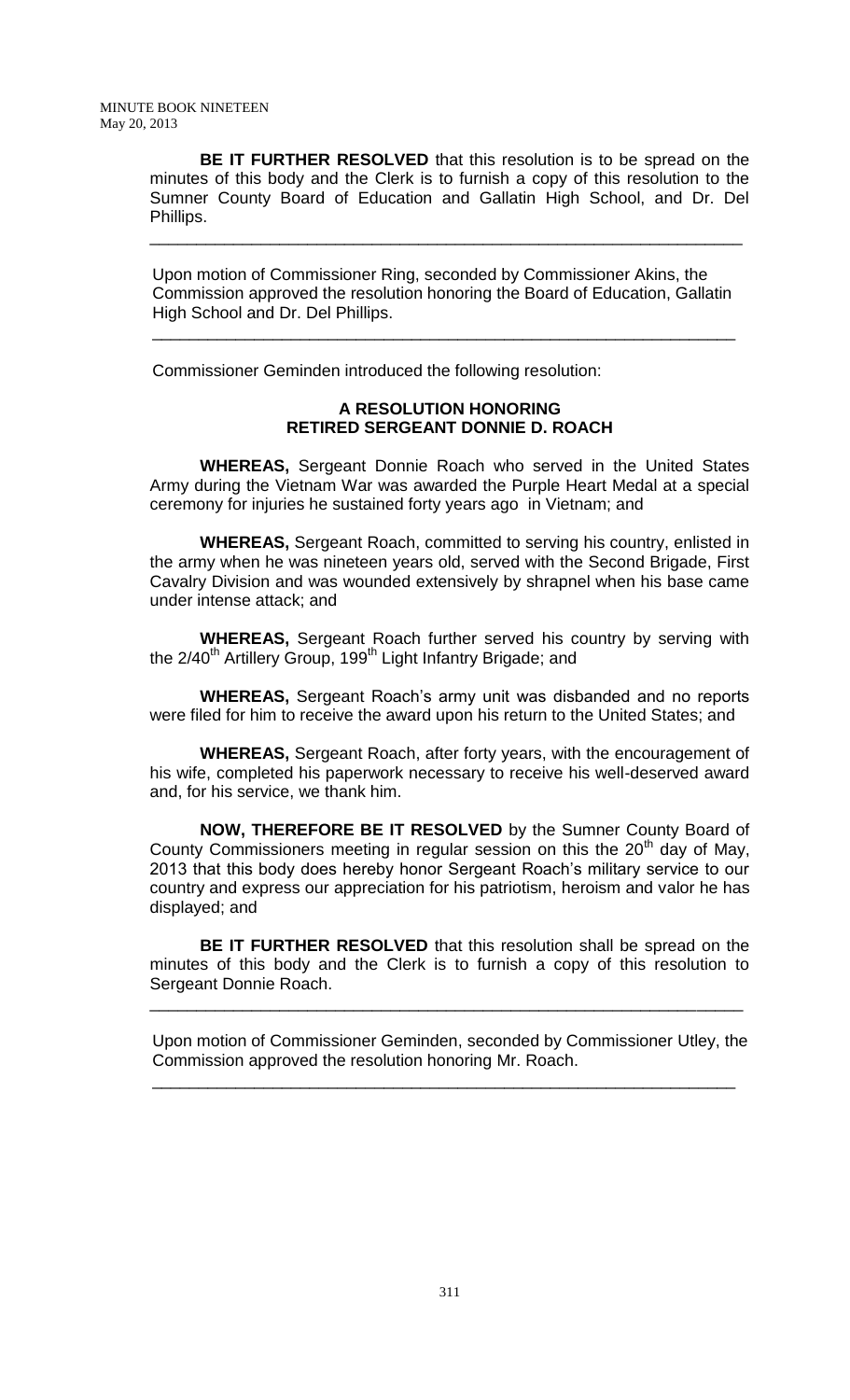County Executive Anthony Holt introduced the following resolution:

#### **A PROCLAMATION**

# **DECLARING MAY 19TH – 25TH, 2013 AS EMERGENCY MEDICAL SERVICES WEEK**

**WHEREAS,** Sumner County's Emergency Medical Services, an A-1-rated emergency medical service, provides vital health treatment in the event of emergencies; and

**WHEREAS,** emergency medical services consist of a system of organized care involving emergency medical responders, emergency medical technicians, paramedics, nurses, physicians, firefighters, rescue squad members, dispatchers, pilots, educators and administrators; and

**WHEREAS,** Sumner County Emergency Medical Services coordinates with trauma centers, air ambulances and special care units to meet the needs of injured and ill patients; and

**WHEREAS,** the people of Sumner County benefit daily from the dedication, knowledge and skill of these qualified individuals; and

**WHEREAS,** Sumner County's Emergency Medical Services and its personnel continue to improve care for all patients through the county by being available 24/7 to provide that life-saving link to medical care; and

**WHEREAS,** it is appropriate to recognize the value and accomplishments of emergency medical service providers by designating the week of May 19<sup>th</sup>  $-$ 25<sup>th</sup>, 2013 as Emergency Medical Services Week.

**NOW THEREFORE, BE IT RESOLVED** by the Sumner County Board of County Commissioners meeting in regular session on this the  $20<sup>th</sup>$  day of May, 2013 that this body does hereby proclaim and declare May 19<sup>th</sup> through 25<sup>th</sup>, 2013 as Emergency Medical Services Week in our county and encourage all citizens to join Sumner County in this worthy observance and to thank all those who work to provide emergency medical service.

 Upon motion of Commissioner Vaughn, seconded by Commissioner Harris, the Commission approved the resolution proclaiming Emergency Medical Services Week.

\_\_\_\_\_\_\_\_\_\_\_\_\_\_\_\_\_\_\_\_\_\_\_\_\_\_\_\_\_\_\_\_\_\_\_\_\_\_\_\_\_\_\_\_\_\_\_\_\_\_\_\_\_\_\_\_\_\_\_\_\_\_\_

**\_\_\_\_\_\_\_\_\_\_\_\_\_\_\_\_\_\_\_\_\_\_\_\_\_\_\_\_\_\_\_\_\_\_\_\_\_\_\_\_\_\_\_\_\_\_\_\_\_\_\_\_\_\_\_\_\_\_\_\_\_\_\_\_**

Chairman Hyde introduced the following resolution:

#### **1305-23 A RESOLUTION TO CHANGE MEETING DATE OF ALL REGULARLY SCHEDULED JUNE 17TH MEETINGS OF THE COUNTY COMMISSION**

**BE IT RESOLVED** by the Sumner County Board of County Commissioners meeting in regular session on this the  $20<sup>th</sup>$  day of May, 2013, that this body does hereby change the meeting date of the regular scheduled June meeting of the County Commission from June 17<sup>th</sup> to June 24<sup>th</sup>, 2013 at 7:00 **p.m.** (local time) and at that time all regularly scheduled business shall be conducted; and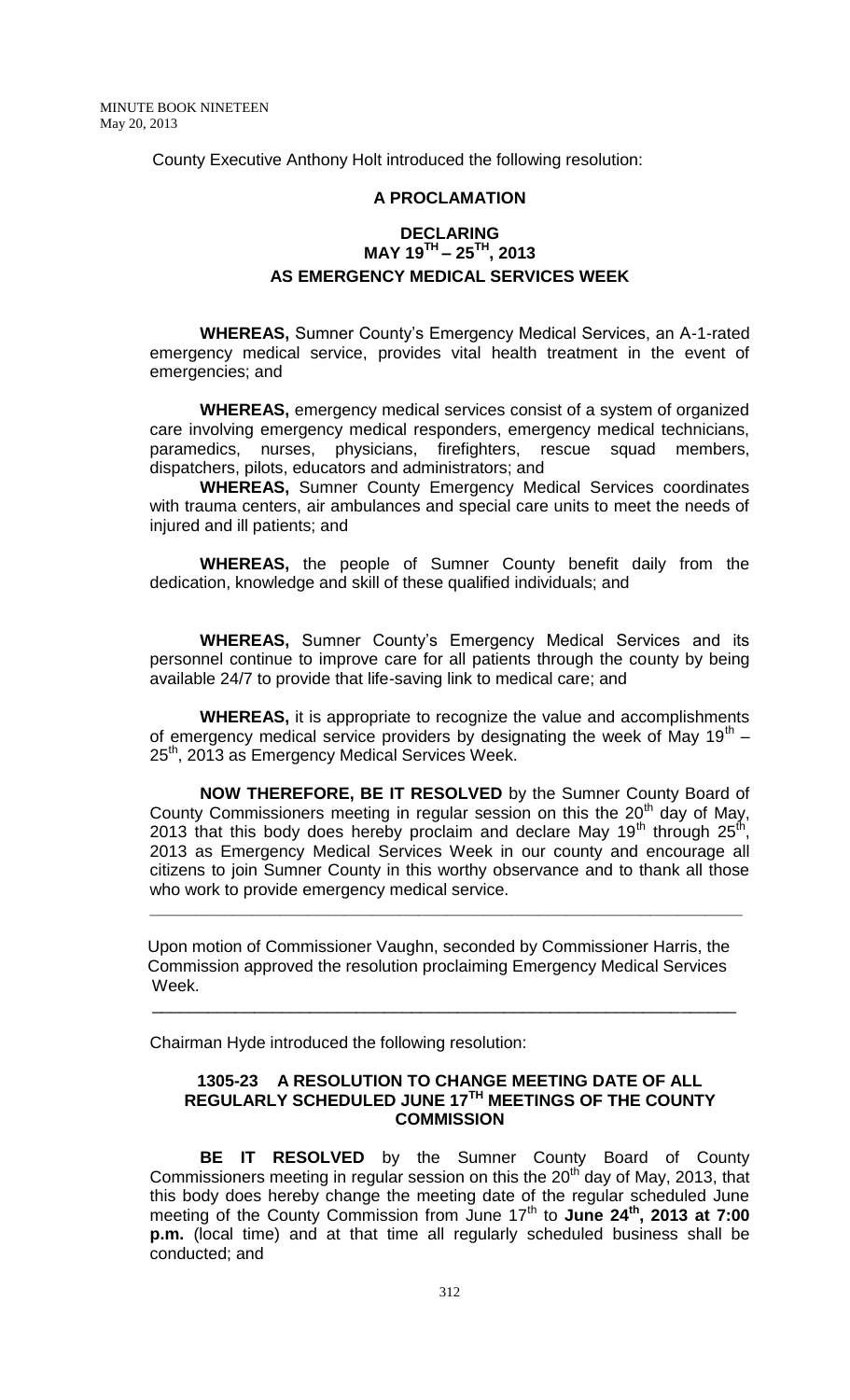**BE IT FURTHER RESOLVED** that all Financial Management Committee meetings set for June 17<sup>th</sup> at 5:30 p.m. shall be moved to **June 24th, 2013 at 5:30 p.m.** (local time) and at that time all regularly scheduled business will be conducted; and

**BE IT FURTHER RESOLVED** that the Committee on Committee meeting scheduled for June 17<sup>th</sup> at 6:30 shall be moved and rescheduled to June 24, **2013 at 6:30 p.m.** (local time) and at that time all regularly scheduled business will be conducted.

**\_\_\_\_\_\_\_\_\_\_\_\_\_\_\_\_\_\_\_\_\_\_\_\_\_\_\_\_\_\_\_\_\_\_\_\_\_\_\_\_\_\_\_\_\_\_\_\_\_\_\_\_\_\_\_\_\_\_\_\_\_\_\_\_**

Upon motion of Commissioner Frank Freels, seconded by Commissioner Pospisil, the Commission voted unanimously to approve changing the Commission meeting time.

Chairman Hyde recognized Commissioner Goode who announced a Memorial Day celebration to honor veterans in Hendersonville.

\_\_\_\_\_\_\_\_\_\_\_\_\_\_\_\_\_\_\_\_\_\_\_\_\_\_\_\_\_\_\_\_\_\_\_\_\_\_\_\_\_\_\_\_\_\_\_\_\_\_\_\_\_\_\_\_\_\_\_\_\_\_\_

\_\_\_\_\_\_\_\_\_\_\_\_\_\_\_\_\_\_\_\_\_\_\_\_\_\_\_\_\_\_\_\_\_\_\_\_\_\_\_\_\_\_\_\_\_\_\_\_\_\_\_\_\_\_\_\_\_\_\_\_\_\_\_\_

## **CONSENT AGENDA**

Commissioner Matthews moved, seconded by Commissioner Pospisil, to approve the following items on the Consent Agenda:

## **1305-10 A RESOLUTION APPROVING THE 2012-2013 SUMNER COUNTY BOARD OF EDUCATION GENERAL PURPOSE SCHOOL FUND BUDGET AMENDMENTS**

**BE IT RESOLVED** by the Sumner County Board of County Commissioners meeting in regular session on this the 20<sup>th</sup> day of May, 2013, that this body hereby approves the 2012-2013 Sumner County Board of Education General Purpose School Fund Budget amendments as shown on the attachment herewith.

## **1305-11 A RESOLUTION DOCKETING THE FISCAL YEAR 2012-2013 SUMNER COUNTY BOARD OF EDUCATION FEDERAL PROJECTS BUDGET AMENDMENTS**

**\_\_\_\_\_\_\_\_\_\_\_\_\_\_\_\_\_\_\_\_\_\_\_\_\_\_\_\_\_\_\_\_\_\_\_\_\_\_\_\_\_\_\_\_\_\_\_\_\_\_\_\_\_\_\_\_\_\_\_\_\_\_\_\_**

**BE IT RESOLVED** by the Sumner County Board of County Commissioners meeting in regular session on this the 20<sup>th</sup> day of May, 2013 that this body hereby dockets in its records the 2012-2013 Sumner County Board Federal Projects Budget Amendments as shown on the attached schedule which is hereby incorporated as a part of this resolution.

**\_\_\_\_\_\_\_\_\_\_\_\_\_\_\_\_\_\_\_\_\_\_\_\_\_\_\_\_\_\_\_\_\_\_\_\_\_\_\_\_\_\_\_\_\_\_\_\_\_\_\_\_\_\_\_\_\_\_\_\_\_\_\_\_**

## **1305-12 A RESOLUTION AUTHORIZING APPLICATION FOR THE EQUIPMENT GRANT THROUGH THE JUSTICE ASSISTANCE PROGRAM FOR BALLISTIC VESTS FOR THE SHERIFF'S DEPUTIES AND APPROPRIATING UP TO \$25,000.00 TO THE APPROPRIATE LINE IN THE SHERIFF'S BUDGET UPON RECEIPT**

**BE IT RESOLVED** by the Sumner County Board of County Commissioners meeting in regular session on this the  $20<sup>th</sup>$  day of May, 2013, that this body hereby authorizes application for the Equipment Grant through the Justice Assistance Program for Ballistic Vests for the Sheriff's Deputies as shown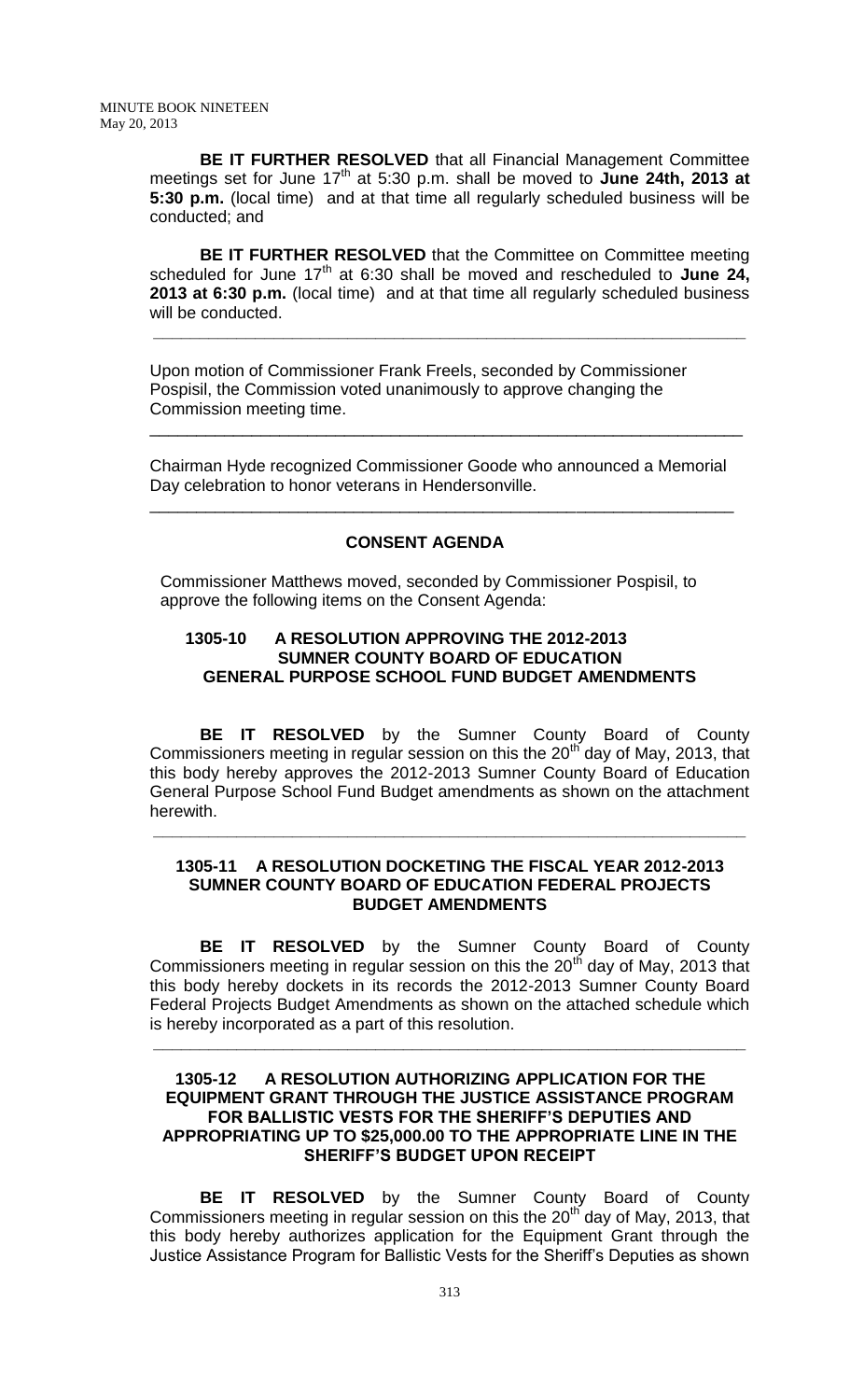on the attachment herewith and appropriating up to \$25,000.00 to the appropriate line in the Sheriff's budget upon receipt.

**\_\_\_\_\_\_\_\_\_\_\_\_\_\_\_\_\_\_\_\_\_\_\_\_\_\_\_\_\_\_\_\_\_\_\_\_\_\_\_\_\_\_\_\_\_\_\_\_\_\_\_\_\_\_\_\_\_\_\_\_\_\_\_\_**

# **1305-13 A RESOLUTION AUTHORIZING APPLICATION FOR COPS GRANT FOR NEW SCHOOL RESOURCE OFFICERS**

**BE IT RESOLVED** by the Sumner County Board of County Commissioners meeting in regular session on this the  $20<sup>th</sup>$  day of May, 2013, that this body hereby authorizes application for COPS Grant for new School Resource Officers as shown on the attachment herewith.

**\_\_\_\_\_\_\_\_\_\_\_\_\_\_\_\_\_\_\_\_\_\_\_\_\_\_\_\_\_\_\_\_\_\_\_\_\_\_\_\_\_\_\_\_\_\_\_\_\_\_\_\_\_\_\_\_\_\_\_\_\_\_\_\_**

# **1305-14 A RESOLUTION APPROPRIATING \$6,250.00 FROM FOALS CONTRIBUTION FOR VARIOUS ITEMS FOR THE HENDERSONVILLE PUBLIC LIBRARY**

**BE IT RESOLVED** by the Sumner County Board of County Commissioners meeting in regular session on this the  $20<sup>th</sup>$  day of May, 2013, that this body hereby appropriates \$6,250.00 in pass-through funds from FOALS contribution for various items for the Hendersonville Public Library as shown on the attachment herewith.

**\_\_\_\_\_\_\_\_\_\_\_\_\_\_\_\_\_\_\_\_\_\_\_\_\_\_\_\_\_\_\_\_\_\_\_\_\_\_\_\_\_\_\_\_\_\_\_\_\_\_\_\_\_\_\_\_\_\_\_\_\_\_\_\_**

## **1305-15 A RESOLUTION APPROPRIATING \$6,150.00 IN PASS-THROUGH FUNDS FROM CLASS FEES TO YOUTH SERVICE SALARIES FOR GENERAL SESSIONS II**

**BE IT RESOLVED** by the Sumner County Board of County Commissioners meeting in regular session on this the  $20<sup>th</sup>$  day of May, 2013, that this body hereby appropriates \$6,150.00 in Pass-Through Funds from Class Fees to Youth Service Salaries for General Sessions II as shown on the attachment herewith.

**\_\_\_\_\_\_\_\_\_\_\_\_\_\_\_\_\_\_\_\_\_\_\_\_\_\_\_\_\_\_\_\_\_\_\_\_\_\_\_\_\_\_\_\_\_\_\_\_\_\_\_\_\_\_\_\_\_\_\_\_\_\_\_\_**

#### **1305-16 A RESOLUTION APPROPRIATING \$25.00 AS PASS-THROUGH FUNDS TO PORTLAND LIBRARY FROM DONATIONS FOR A LIBRARY BOOK**

**BE IT RESOLVED** by the Sumner County Board of County Commissioners meeting in regular session on this the  $20<sup>th</sup>$  day of May, 2013, that this body hereby appropriates \$25.00 as pass-through funds to Portland Library from donations for a library book as shown on the attachment herewith.

**\_\_\_\_\_\_\_\_\_\_\_\_\_\_\_\_\_\_\_\_\_\_\_\_\_\_\_\_\_\_\_\_\_\_\_\_\_\_\_\_\_\_\_\_\_\_\_\_\_\_\_\_\_\_\_\_\_\_\_\_\_\_\_\_**

#### **1305-17 A RESOLUTION APPROPRIATING UP TO \$10,000.00 FROM THE CAPITAL PROJECT FUNDS TO THE OFFICE OF THE LAW DIRECTOR FOR COMPUTER EQUIPMENT**

**BE IT RESOLVED** by the Sumner County Board of County Commissioners meeting in regular session on this the  $20<sup>th</sup>$  day of May, 2013 that this body does hereby appropriates up to \$10,000.00 from the Capital Project Funds to the office of the Law Director for computer equipment.

**\_\_\_\_\_\_\_\_\_\_\_\_\_\_\_\_\_\_\_\_\_\_\_\_\_\_\_\_\_\_\_\_\_\_\_\_\_\_\_\_\_\_\_\_\_\_\_\_\_\_\_\_\_\_\_\_\_\_\_\_\_\_\_\_**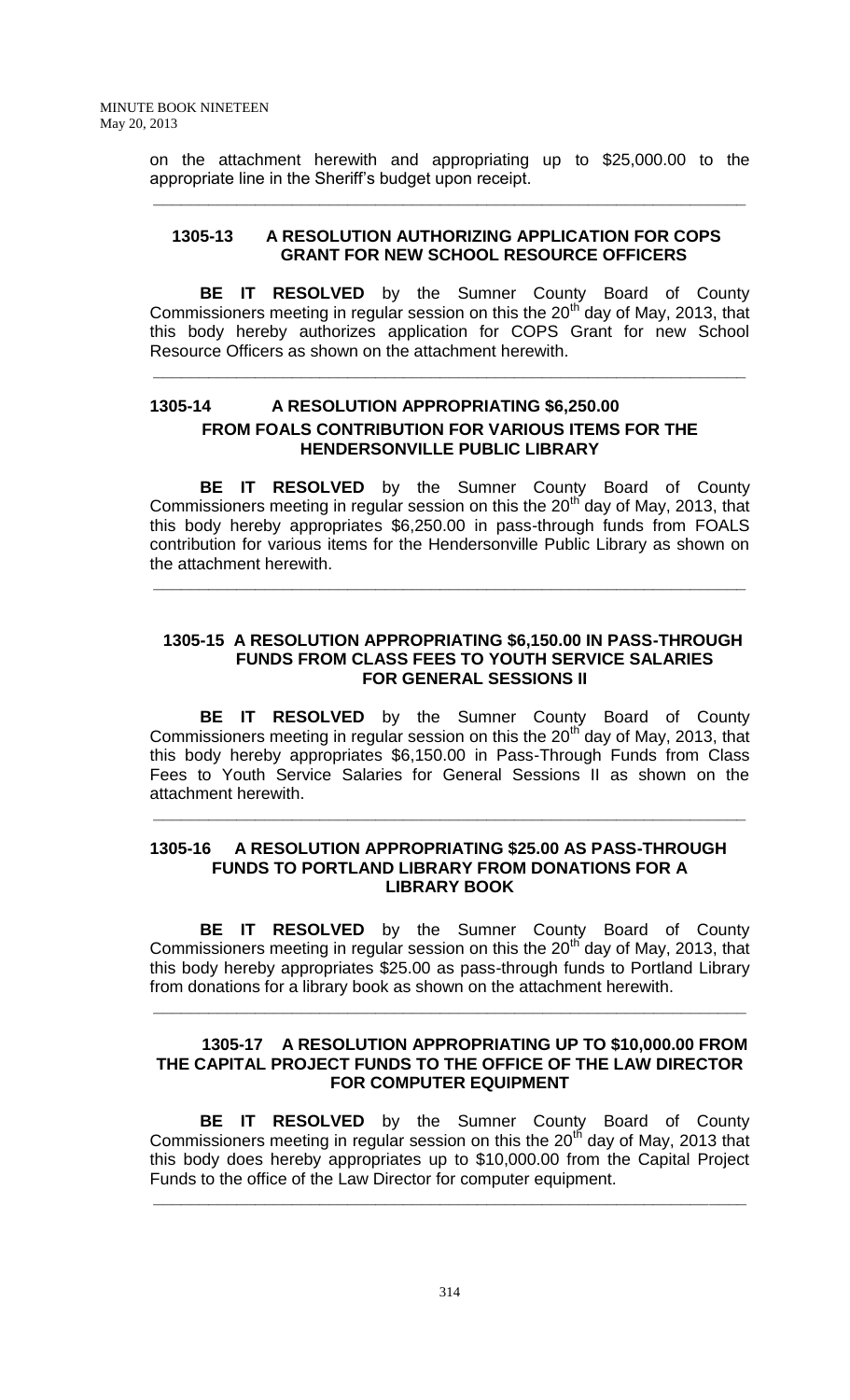## **1305-18 A RESOLUTION APPROPRIATING \$6,000.00 FROM COUNTY GENERAL UNASSIGNED FUND BALANCE TO COUNTY GENERAL HIGHWAY ACCOUNT LINE FOR TRAFFIC LIGHT REPAIR**

**BE IT RESOLVED** by the Sumner County Board of County Commissioners meeting in regular session on this the  $20<sup>th</sup>$  day of May, 2013 that this body hereby appropriates \$6,000.00 from County General Fund Unassigned Fund Balance to County General Highway account line for traffic light repair as shown on attachment herewith.

**\_\_\_\_\_\_\_\_\_\_\_\_\_\_\_\_\_\_\_\_\_\_\_\_\_\_\_\_\_\_\_\_\_\_\_\_\_\_\_\_\_\_\_\_\_\_\_\_\_\_\_\_\_\_\_\_\_\_\_\_\_\_\_\_**

#### **1305-19 A RESOLUTION DECLARING VARIOUS ITEMS FROM THE COUNTY LAW DIRECTOR'S OFFICE AS SURPLUS PROPERTY AND AUTHORIZING DISPOSAL OR SALE OF SAME PURSUANT TO EXISTING POLICIES AND PROCEDURES**

**BE IT RESOLVED** by the Sumner County Board of County Commissioners meeting in regular session on this the  $20<sup>th</sup>$  day of May, 2013, that this body hereby declares various items from the County Law Director's Office as surplus as shown on the attachment; and

**BE IT FURTHER RESOLVED** that the disposal or sale of the same is authorized pursuant to existing policies and procedures.

**\_\_\_\_\_\_\_\_\_\_\_\_\_\_\_\_\_\_\_\_\_\_\_\_\_\_\_\_\_\_\_\_\_\_\_\_\_\_\_\_\_\_\_\_\_\_\_\_\_\_\_\_\_\_\_\_\_\_\_\_\_\_\_\_**

# **1305-20 A RESOLUTION DECLARING A 2004 CHEVY IMPALA CAR FROM THE ASSESSOR OF PROPERTY AS SURPLUS OR SALVAGE AND AUTHORIZING DISPOSAL OR SALE OF SAME PURSUANT TO EXISITING POLICIES AND PROCEDURES**

**BE IT RESOLVED** by the Sumner County Board of County Commissioners meeting in regular session on this the  $20<sup>th</sup>$  day of May, 2013 that this body does hereby declare 2004 Chevy Impala car from the Assessor of Property as surplus as shown on the attachment; and

**BE IT FURTHER RESOLVED,** that the disposal or sale of the same is authorized pursuant to existing policies and procedures.

\_\_\_\_\_\_\_\_\_\_\_\_\_\_\_\_\_\_\_\_\_\_\_\_\_\_\_\_\_\_\_\_\_\_\_\_\_\_\_\_\_\_\_\_\_\_\_\_\_\_\_\_\_\_\_\_\_\_\_\_\_\_\_\_

#### **1305-21 A RESOLUTION DECLARING VARIOUS ITEMS FROM EMERGENCY MEDICAL SERVICES AS SURPLUS OR SALVAGE AND AUTHORIZING DISPOSAL OR SALE OF SAME PURSUANT TO EXISITING POLICIES AND PROCEDURES**

**BE IT RESOLVED** by the Sumner County Board of County Commissioners meeting in regular session on this the  $20<sup>th</sup>$  day of May, 2013 that this body does hereby declare various items from Emergency Medical Services as surplus as shown on the attachment; and

**BE IT FURTHER RESOLVED**, that the disposal or sale of the same is authorized pursuant to existing policies procedures.

\_\_\_\_\_\_\_\_\_\_\_\_\_\_\_\_\_\_\_\_\_\_\_\_\_\_\_\_\_\_\_\_\_\_\_\_\_\_\_\_\_\_\_\_\_\_\_\_\_\_\_\_\_\_\_\_\_\_\_\_\_\_\_\_

Tax Refunds Approved by Budget

| • Gallatin Shalom Zone          | \$877.53 |
|---------------------------------|----------|
| • Thomas and Winnie Grove Trust | \$497.42 |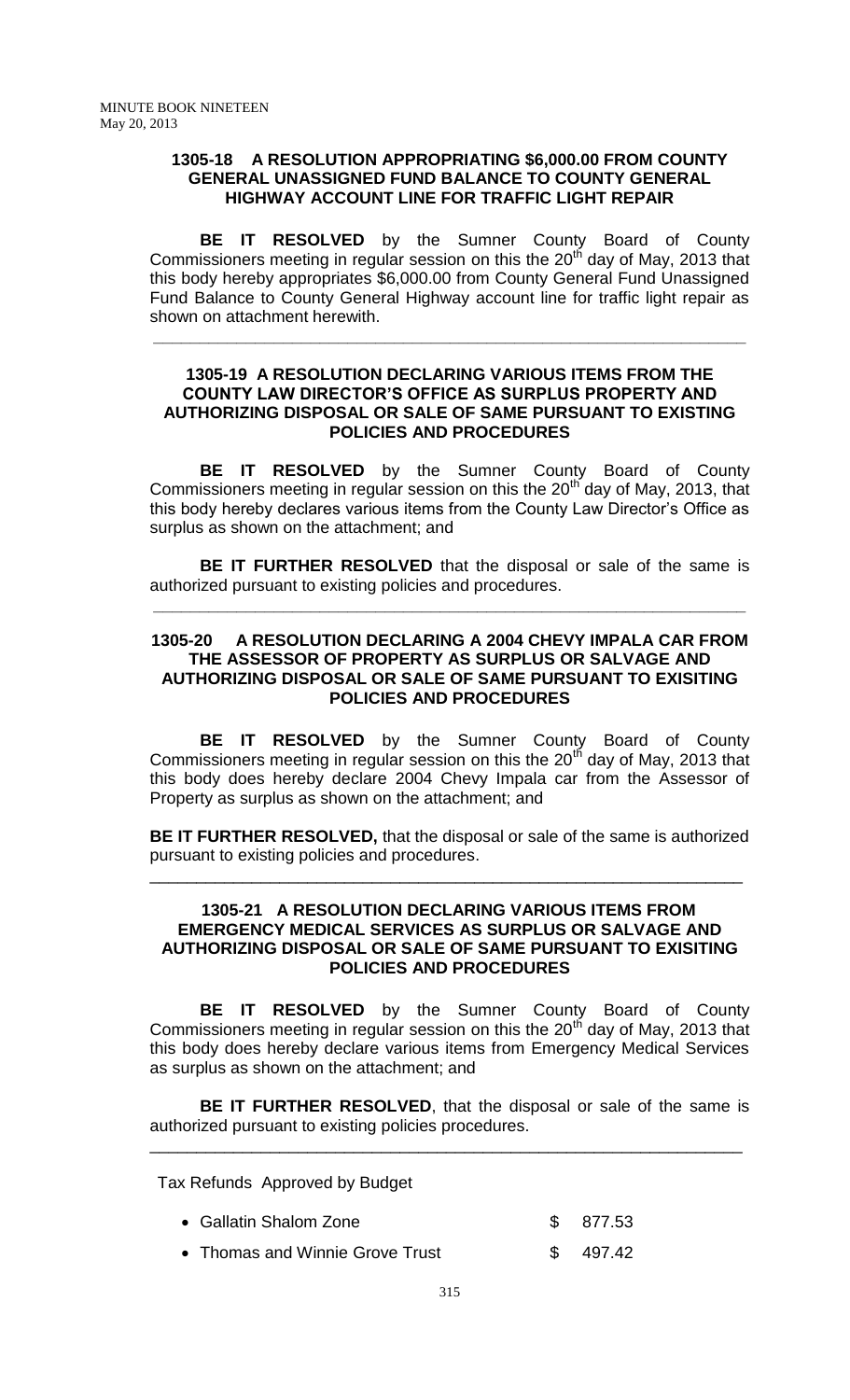| • MOB 59 of TENN LLC.         |               | \$4,427.00 |
|-------------------------------|---------------|------------|
| • Charles and Ruth Ann Nabors | $\mathcal{S}$ | 99.68      |
| • Volunteer State Bank        | £.            | 56.00      |
| • Curtis and Lisa Werner      |               | \$ 127.00  |
|                               |               |            |

## **REPORT FROM COUNTY OFFICIALS**

\_\_\_\_\_\_\_\_\_\_\_\_\_\_\_\_\_\_\_\_\_\_\_\_\_\_\_\_\_\_\_\_\_\_\_\_\_\_\_\_\_\_\_\_\_\_\_\_\_\_\_\_\_\_\_\_\_\_\_\_\_\_\_\_\_\_\_\_

County Officials filed the following reports: County Investments, County General Fund, County Debt Service Fund, County Highway Fund, County Capital Outlay Fund, School General Purpose Fund, School Federal Projects Fund, School Food Service Fund, Employee Health Insurance Trust Fund, Employee Dental Insurance Trust Fund, Casualty Insurance Trust Fund, County Trustee Funds, Special Reports: County Dental Insurance Claim Payments, County Health Insurance Claim Payments, County Property Tax Collections, County EMS Billing/Collections/Balances, County Sales Tax Collections, County Wheel Tax Collections, County Tax Rates/Property Values and County School Loan Program Rates. Approval of the filing of these records does not certify to the accuracy of the documents.

Chairman Hyde introduced the following resolution:

## **1305-NOT A RESOLUTION TO APPROVE AND ACCEPT APPLICATIONS FOR NOTARY PUBLIC POSITIONS AND PERSONAL SURETY GUARANTORS**

 **WHEREAS,** according to the law of the State of Tennessee, an individual must apply for the office of notary public in the county of residence, or of their principal place of business; and

 **WHEREAS**, state statute requires personal sureties making bonds for Notaries publics to be approved by the Sumner County Commission; and

 **WHEREAS,** said applicant must be approved by the County Commission assembled; and

 **–––––––––––––––––––––––––––––––––––––––––––––––––––––––––**

 **WHEREAS,** Bill Kemp, Sumner County Clerk, has certified according to the records of his office that the persons named on the attached listing labeled "SUMNER COUNTY NOTARY PUBLIC APPLICATIONS and SURETY GUARANTORS" have duly applied for the positions so sought; and

## **BE IT FURTHER RESOLVED THAT THIS TAKE EFFECT FROM AND AFTER PASSAGE.**

#### **NOTARIES TO BE ELECTED**

TANYA J ADCOX M LOWE TAMMY R BASKERVILLE LISA M LUKACIC ROSEMARY D. BATES APRIL R MCMAHAN KIMMIE S BIGGS LORI ANN MELCHING JEAN W BLUNKALL SHERRY MITCHELL TAMMY BREWER CONNIE S MOSS M V BROOKS-PALMER HOLLY L MURPHY TINA O BROWN MERNA L MURPHY

316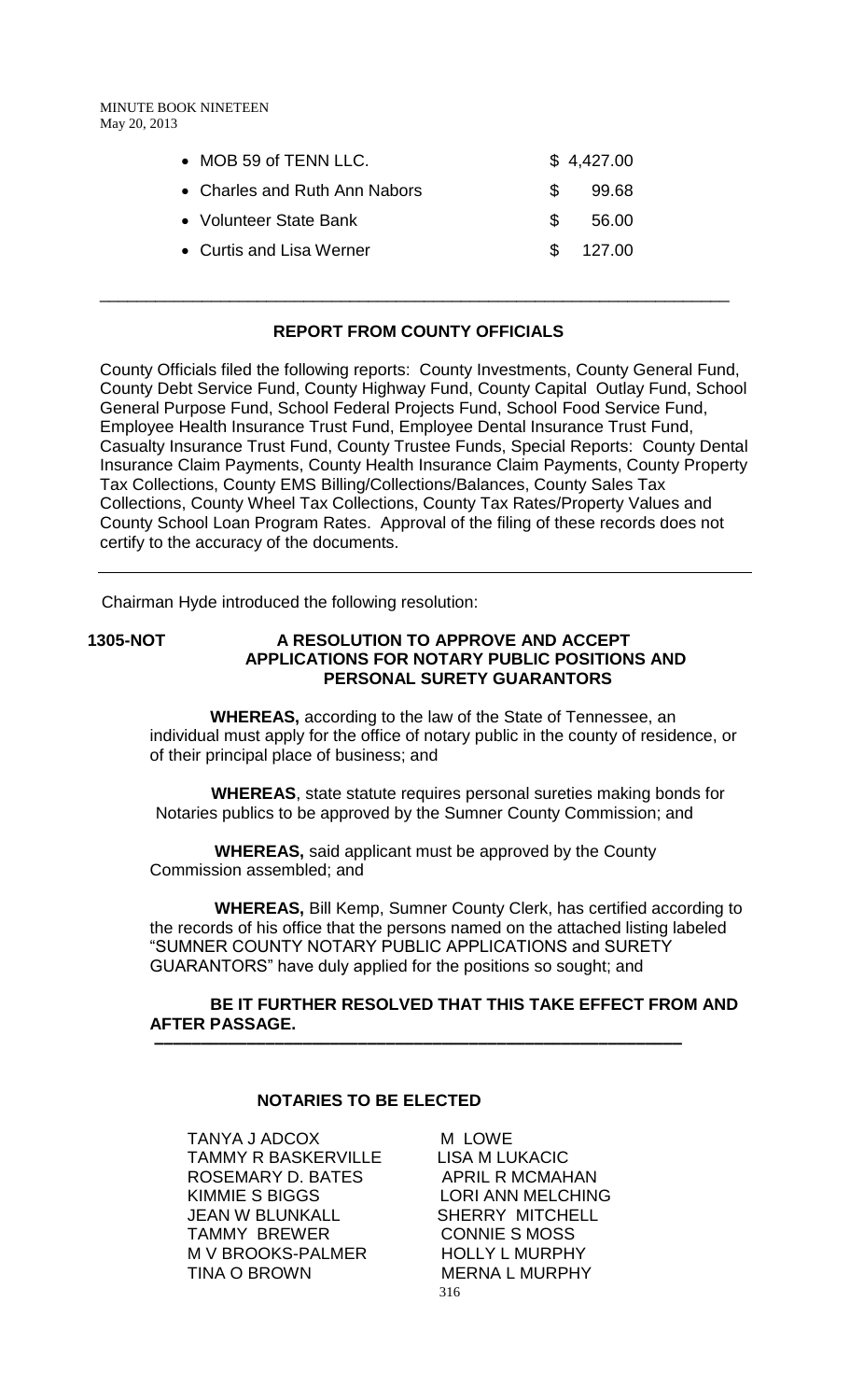> KEE BRYANT-MCCORMICK HAROLD W PANNELL MEREDYTH G BURNETT DIANE A POWERS DIANE R CALLIS PATTI RAGSDALE KEVIN CARFREY JEAN REINKE ASHLEY CARROLL RICHARD O RICHARD CHRIS CASTLEMAN LESLIE N ROBUS JANET L CHAMBERS MALISSA SANDERS R RAY COKER ROBERT M SEAHORN II JOYCE G COWAN MICHELLE M SEIBERT DARLA C CRISLER AGNES M SILLS LISA L CUNNINGHAM MICHELLE L SIMMONS BRIDGETTE R DELOZIER SHEILA M. SMITH DEBORA EDEN DENISE G STRESZOFF LAURA FAIR LISA SUMMERS KAREN GOODWIN JAMES B TAYLOR KEAGAN HARRIS SANDRA TINNIN JUNE HUMBERSON TERA TODD DANIEL HURST ANGELA L TORRANCE BRIANNE HUSARI DWAYNE TUCKER BILLIE J JENKINS JACKIE MARIE WAGONER BIRDIE JONES ALICIA M WHITE TAMMY T JONES HOWELL WILSON BECKIE KABLER DREW WRIGHT C KELLEY PENNY M YARDLEY ASHLEY KRANTZ LORI B LEE

DONNA BRUCE-PERKINS ROBERT C MURPHY KRISTIE L DUNCAN WILLIAM ANDREW STEPHENS

> PERSONAL SURETY LAWRENCE RAY WHITLEY RICHARD A TOMPKINS

Upon motion of Commissioner Pospisil, seconded by Commissioner Skidmore, voting was recorded in the following manner:

| 1305-NOTARY  |   | <b>Yes: 21</b>  | <b>No: 0</b> | <b>Abs: 3</b> | 07:24 PM |
|--------------|---|-----------------|--------------|---------------|----------|
| <b>Stone</b> | А | Guthrie         |              | Pospisil      |          |
| Goode        |   | Skidmore        |              | P. Freels     |          |
| Hyde         |   | Hughes          | Y            | Kimbrough     | Y        |
| LeMarbre     |   | Moser           | Y            | Decker        |          |
| Ring         |   | <b>Brown</b>    | Y            | Vaughn        |          |
| F. Freels    |   | <b>Matthews</b> | Y            | <b>Harris</b> |          |
| Utley        |   | Graves          |              | Satterfield   | Α        |
| <b>Akins</b> |   | Taylor          | A            | Geminden      |          |

Chairman Hyde declared the election of Notaries Public by the body.

\_\_\_\_\_\_\_\_\_\_\_\_\_\_\_\_\_\_\_\_\_\_\_\_\_\_\_\_\_\_\_\_\_\_\_\_\_\_\_\_\_\_\_\_\_\_\_\_\_\_\_\_\_\_\_\_\_\_\_\_\_\_\_\_\_\_\_\_\_

Chairman Hyde noted that correspondence from the Jackson family had been distributed to commissioners.

#### **COMMITTEE ON COMMITTEES**

\_\_\_\_\_\_\_\_\_\_\_\_\_\_\_\_\_\_\_\_\_\_\_\_\_\_\_\_\_\_\_\_\_\_\_\_\_\_\_\_\_\_\_\_\_\_\_\_\_\_\_\_\_\_\_\_\_\_\_\_\_\_\_\_\_\_\_\_\_\_

There was no report from the Committee on Committees.

\_\_\_\_\_\_\_\_\_\_\_\_\_\_\_\_\_\_\_\_\_\_\_\_\_\_\_\_\_\_\_\_\_\_\_\_\_\_\_\_\_\_\_\_\_\_\_\_\_\_\_\_\_\_\_\_\_\_\_\_\_\_\_\_\_\_\_\_\_\_\_\_\_\_\_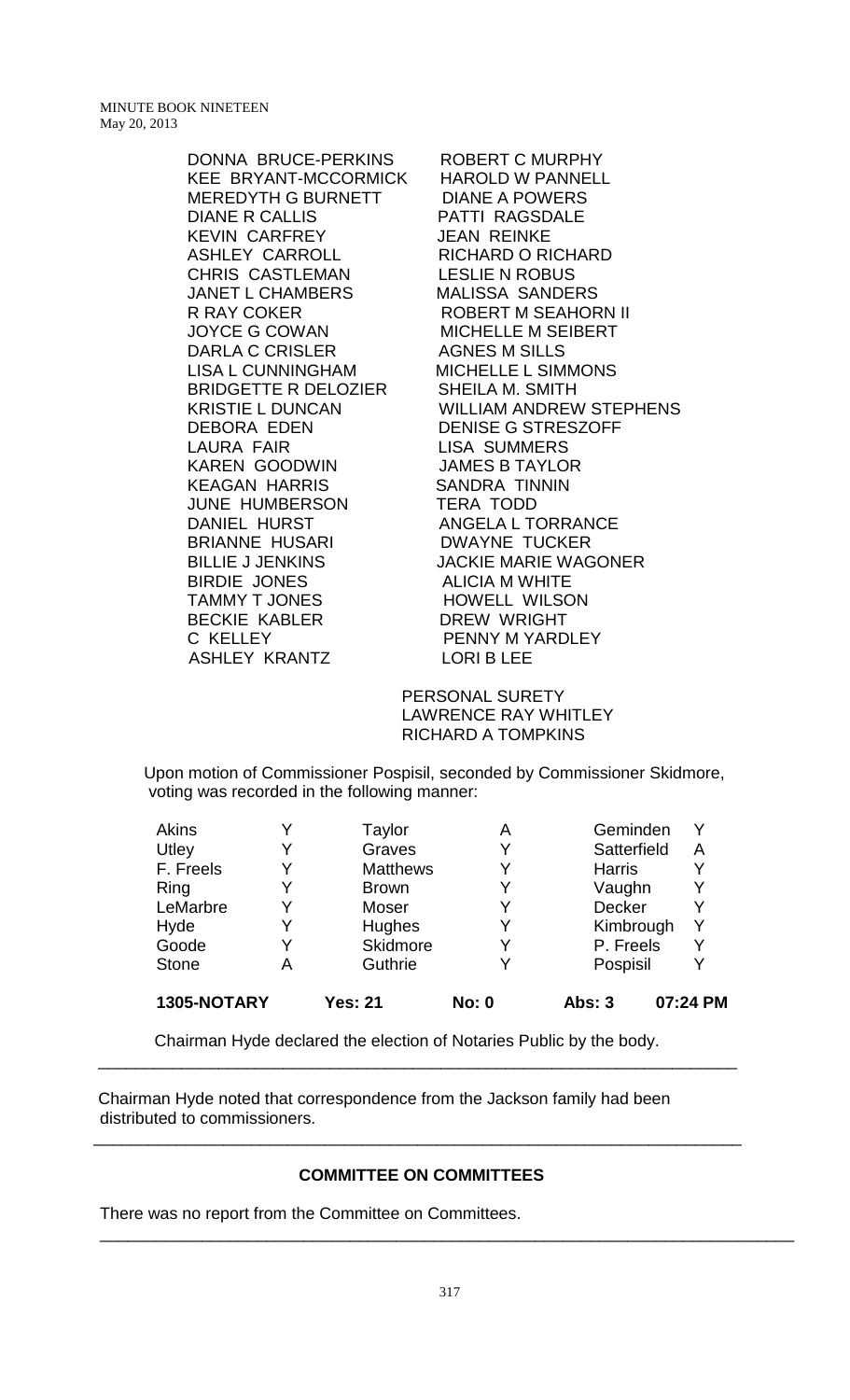#### **HIGHWAY COMMISSION**

There was no report from the Highway Commission.

#### **EDUCATION COMMITTEE**

**\_\_\_\_\_\_\_\_\_\_\_\_\_\_\_\_\_\_\_\_\_\_\_\_\_\_\_\_\_\_\_\_\_\_\_\_\_\_\_\_\_\_\_\_\_\_\_\_\_\_\_\_\_\_\_\_\_\_\_\_\_\_\_\_\_\_\_\_\_**

Commissioner Decker noted that the Education Committee would meet in conjunction with the Budget Committee in the June meeting.

**\_\_\_\_\_\_\_\_\_\_\_\_\_\_\_\_\_\_\_\_\_\_\_\_\_\_\_\_\_\_\_\_\_\_\_\_\_\_\_\_\_\_\_\_\_\_\_\_\_\_\_\_\_\_\_\_\_\_\_\_\_\_\_\_\_\_\_\_\_**

#### **GENERAL OPERATIONS COMMITTEE**

Commissioner Skidmore noted that the General Operations Committee approved surplus property and paving projects.

**\_\_\_\_\_\_\_\_\_\_\_\_\_\_\_\_\_\_\_\_\_\_\_\_\_\_\_\_\_\_\_\_\_\_\_\_\_\_\_\_\_\_\_\_\_\_\_\_\_\_\_\_\_\_\_\_\_\_\_\_\_\_\_\_\_\_\_\_\_**

#### **EMERGENCY SERVICES COMMITTEE**

There was no report from the Emergency Services Committee.

## **PUBLIC SERVICES COMMITTEE**

**\_\_\_\_\_\_\_\_\_\_\_\_\_\_\_\_\_\_\_\_\_\_\_\_\_\_\_\_\_\_\_\_\_\_\_\_\_\_\_\_\_\_\_\_\_\_\_\_\_\_\_\_\_\_\_\_\_\_\_\_\_\_\_\_\_\_\_\_\_**

There was no report from the Public Services Committee.

# **LEGISLATIVE COMMITTEE**

**\_\_\_\_\_\_\_\_\_\_\_\_\_\_\_\_\_\_\_\_\_\_\_\_\_\_\_\_\_\_\_\_\_\_\_\_\_\_\_\_\_\_\_\_\_\_\_\_\_\_\_\_\_\_\_\_\_\_\_\_\_\_\_\_\_\_\_\_\_**

Commissioner Pospisil moved, seconded by Commissioner Stone, to approve the following resolution:

#### **1305- 01 A RESOLUTION APPROVING THE CONTRACT BETWEEN THE STATE OF TENNESSEE, DEPARTMENT OF ENVIRONMENT AND CONSERVATION AND SUMNER COUNTY FOR THE PROVISION OF EMISSION TESTING**

**BE IT RESOLVED** by the Sumner County Board of County Commissioners meeting in regular session on this the  $20<sup>th</sup>$  day of May, 2013, does hereby approve the contract between the State of Tennessee, Department of Environment and Conservation and Sumner County for providing for emission testing pursuant to the contract attached herewith; and

**BE IT FURTHER RESOLVED** that the appropriate officials are hereby authorized to execute the agreement for and on behalf of Sumner County.

**\_\_\_\_\_\_\_\_\_\_\_\_\_\_\_\_\_\_\_\_\_\_\_\_\_\_\_\_\_\_\_\_\_\_\_\_\_\_\_\_\_\_\_\_\_\_\_\_\_\_\_\_\_\_\_\_\_\_\_\_\_\_\_\_**

The electronic vote was recorded in the following manner:

| <b>Akins</b> |   | Taylor          |   | Geminden      |   |
|--------------|---|-----------------|---|---------------|---|
| Utley        |   | Graves          | v | Satterfield   | v |
| F. Freels    |   | <b>Matthews</b> |   | <b>Harris</b> |   |
| Ring         |   | <b>Brown</b>    |   | Vaughn        |   |
| LeMarbre     | v | Moser           | v | Decker        | Y |
| Hyde         |   | <b>Hughes</b>   |   | Kimbrough     | v |
| Goode        |   | <b>Skidmore</b> |   | P. Freels     |   |
| <b>Stone</b> |   | Guthrie         |   | Pospisil      |   |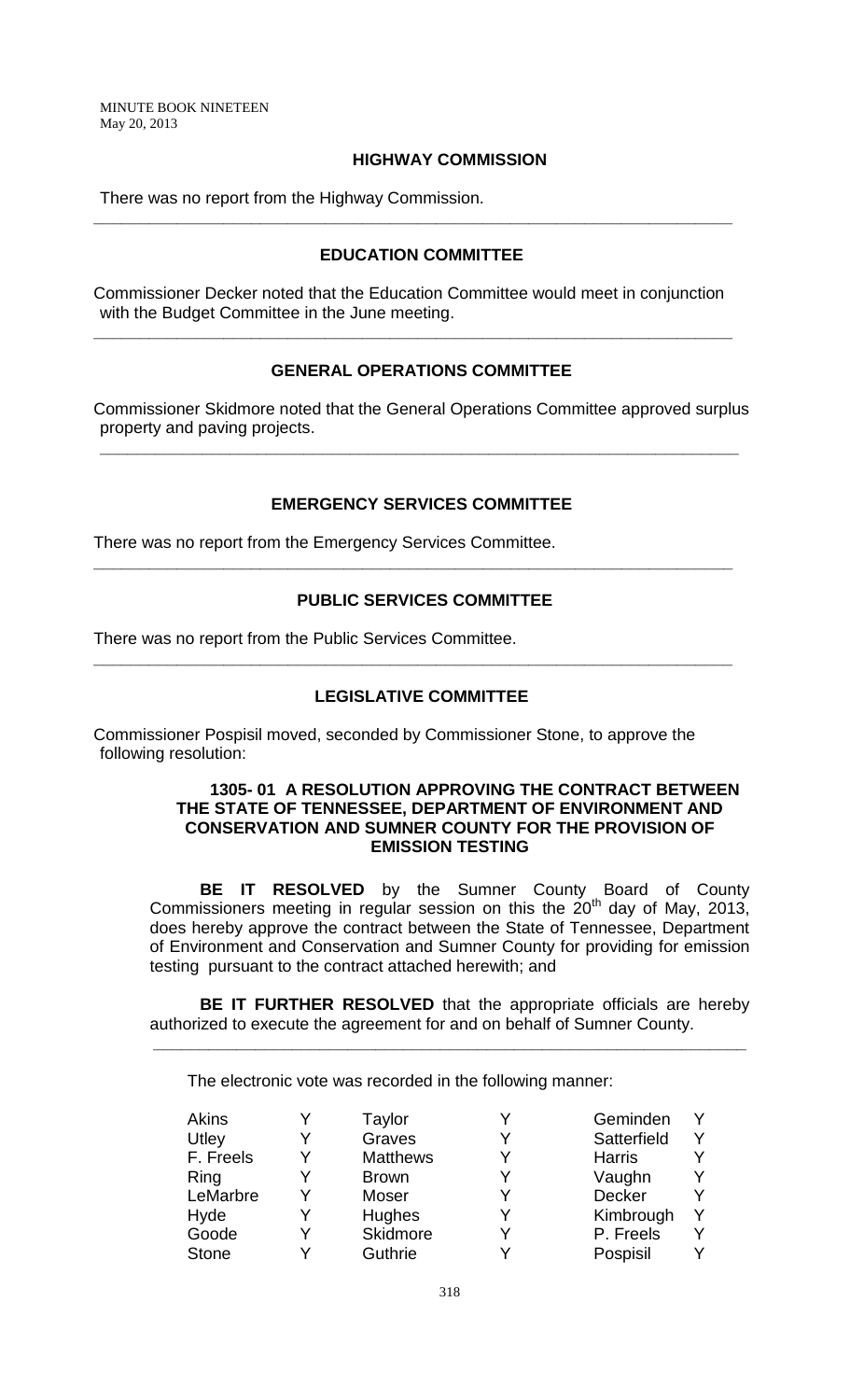#### **1305-01 Yes: 24 No: 0 Abs: 0 07:27 PM**

\_\_\_\_\_\_\_\_\_\_\_\_\_\_\_\_\_\_\_\_\_\_\_\_\_\_\_\_\_\_\_\_\_\_\_\_\_\_\_\_\_\_\_\_\_\_\_\_\_\_\_\_\_\_\_\_

Chairman Hyde declared the resolution approved by the body.

Commissioner Pospisil moved, seconded by Commissioner Geminden, to approve the following resolution:

#### **1305-02 A RESOLUTION ADOPTING LIBRARY RULES FOR FINES AND ADJUSTMENTS**

**BE IT RESOLVED** by the Sumner County Board of County Commissioners meeting in regular session on this the 20th day of May, 2013 that this body hereby adopts library rules for fines and adjustments as shown on the attachment herewith.

**\_\_\_\_\_\_\_\_\_\_\_\_\_\_\_\_\_\_\_\_\_\_\_\_\_\_\_\_\_\_\_\_\_\_\_\_\_\_\_\_\_\_\_\_\_\_\_\_\_\_\_\_\_\_\_\_\_\_\_\_\_\_\_\_**

The electronic vote was recorded in the following manner:

| Akins        |                | Taylor          |                 |   |               | Geminden      | Y |
|--------------|----------------|-----------------|-----------------|---|---------------|---------------|---|
| Utley        | Y              |                 | Graves          |   |               | Satterfield   |   |
| F. Freels    | Y              |                 | <b>Matthews</b> |   |               | <b>Harris</b> |   |
| Ring         | Y              | <b>Brown</b>    |                 |   |               | Vaughn        |   |
| LeMarbre     | Y              | Moser           |                 |   |               | Decker        |   |
| Hyde         | Y              | Hughes          |                 | Y |               | Kimbrough     |   |
| Goode        | Y              | <b>Skidmore</b> |                 |   |               | P. Freels     |   |
| <b>Stone</b> | V              |                 | Guthrie         |   |               | Pospisil      |   |
| 1305-02      | <b>Yes: 24</b> |                 | <b>No: 0</b>    |   | <b>Abs: 0</b> | 07:28 PM      |   |

Chairman Hyde declared the resolution approved by the body. **\_\_\_\_\_\_\_\_\_\_\_\_\_\_\_\_\_\_\_\_\_\_\_\_\_\_\_\_\_\_\_\_\_\_\_\_\_\_\_\_\_\_\_\_\_\_\_\_\_\_\_\_\_\_\_\_\_\_\_\_\_\_\_\_\_\_\_\_\_**

Commissioner Pospisil moved, seconded by Commissioner Frank Freels, to approve the following resolution:

#### **1305-22 A RESOLUTION IN OPPOSITION TO THE DECISION BY THE ELECTION COMMISSIONER TO CONDENSE AND RELOCATE VOTING PRECINCTS**

**WHEREAS,** voting precincts in Sumner County are historically and centrally placed throughout our large and diverse county and citizens have come to think of the district location where they vote as a community center; and

**WHEREAS,** the citizens, especially the elderly and disabled of our county, who may already have limited access and mobility, could be unable to vote if their precinct changes, and rural voters could also be limited in their access to new or different voting locations; and

**WHEREAS,** relocating precincts, reprinting literature, explaining precinct changes as well as ordering, printing and mailing new voter cards will be costly and confusing, requiring additional staff in order to aid our citizens with the many questions which will arise.

**THEREFORE, BE IT RESOLVED** by the Sumner County Board of County Commissioners meeting in regular session on this the 20<sup>th</sup> day of May, 2013 that this body does hereby strongly assert its disapproval of the action of the Election Commission to condense voting precincts and this body does voice its opposition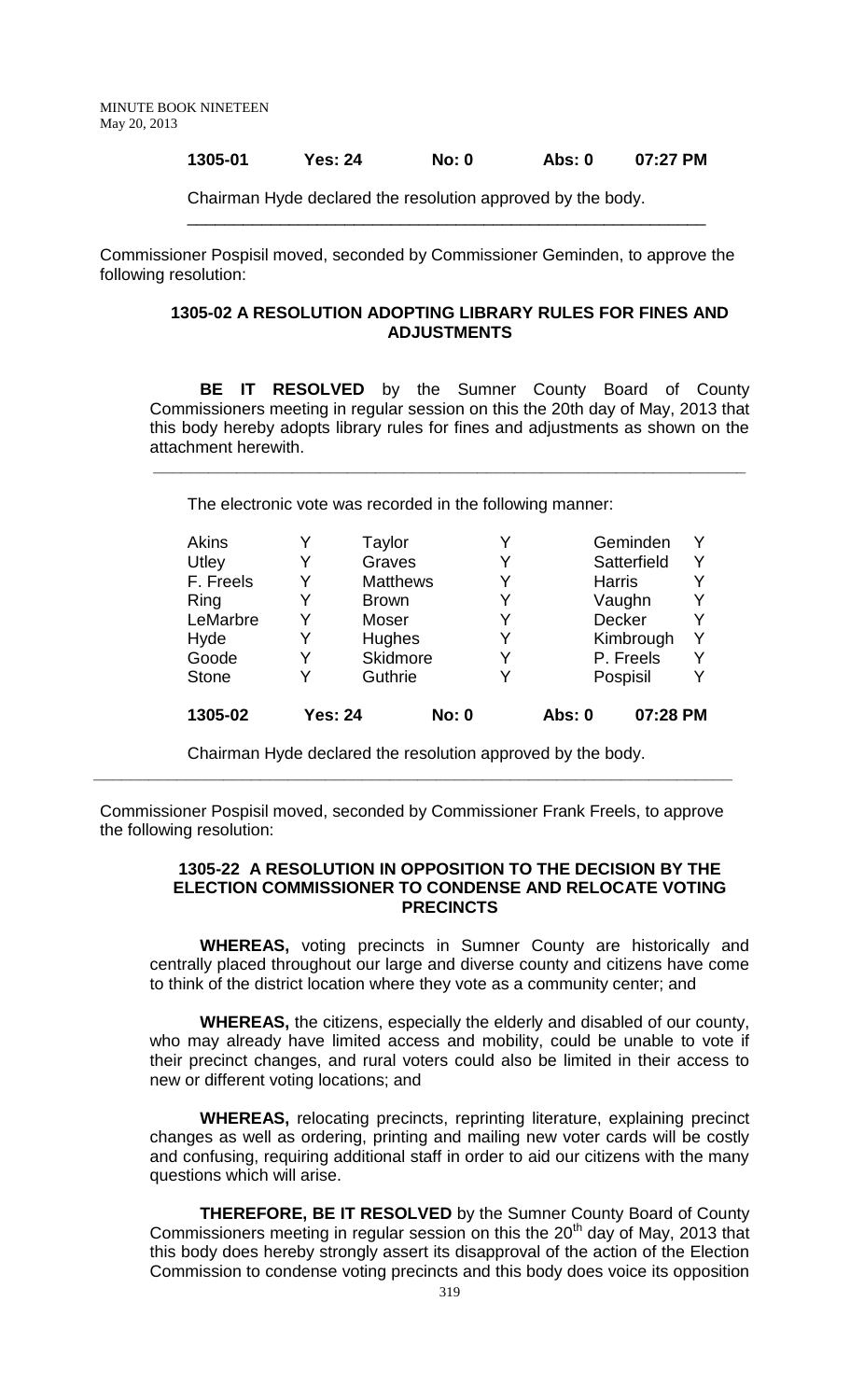to the decision of the Election Commission to condense and relocate voting precincts; and

**BE IT FURTHER RESOLVED** that this resolution be forwarded to our state delegates and

that they be asked to create and support statewide legislation which would require that the Election Commission seek the approval of the County Legislative Body before it relocates existing voting precincts or condenses same.

**\_\_\_\_\_\_\_\_\_\_\_\_\_\_\_\_\_\_\_\_\_\_\_\_\_\_\_\_\_\_\_\_\_\_\_\_\_\_\_\_\_\_\_\_\_\_\_\_\_\_\_\_\_\_\_\_\_\_\_\_\_\_\_\_**

 Commissioner Ring moved, seconded by Commissioner LeMarbre, to refer the matter back to the Legislative Committee, with the Administer of Elections to attend the next committee meeting to answer questions.

The electronic vote was recorded in the following manner:

| <b>REFER1</b>   | Yes: 9 | <b>No: 14</b>   |   | Abs: 0 | 07:45 PM      |   |
|-----------------|--------|-----------------|---|--------|---------------|---|
| Guthrie         |        | Pospisil        | N |        |               |   |
| <b>Skidmore</b> | N      | P. Freels       | N |        | <b>Stone</b>  |   |
| <b>Hughes</b>   | Y      | Kimbrough       | Y |        | Goode         |   |
| LeMarbre        | v      | <b>Moser</b>    | N |        | Decker        |   |
| Ring            | v      | <b>Brown</b>    | v |        | Vaughn        | N |
| F. Freels       | N      | <b>Matthews</b> | N |        | <b>Harris</b> |   |

Chairman Hyde declared the motion to refer failed to pass.

 Commissioner Moser moved, seconded by Commissioner LeMarbre, to refer the matter back to the Legislative Committee, with the Administer of Elections to attend the next committee meeting to discuss these changes.

\_\_\_\_\_\_\_\_\_\_\_\_\_\_\_\_\_\_\_\_\_\_\_\_\_\_\_\_\_\_\_\_\_\_\_\_\_\_\_\_\_\_\_\_\_\_\_\_\_\_\_\_\_\_\_\_

The electronic vote was recorded in the following manner:

| <b>REFER 2</b> |   | <b>Yes: 10</b>  | <b>No: 13</b> | Abs: 0        | 07:58 PM         |
|----------------|---|-----------------|---------------|---------------|------------------|
| Guthrie        | Y | Pospisil        | N             |               |                  |
| Skidmore       | N | P. Freels       | N             | <b>Stone</b>  | N                |
| <b>Hughes</b>  | Y | Kimbrough       | Y             | Goode         | Y                |
| LeMarbre       | Y | Moser           | Y             | Decker        | Y                |
| Ring           | Y | <b>Brown</b>    | Y             | Vaughn        | N                |
| F. Freels      | N | <b>Matthews</b> | N             | <b>Harris</b> | N                |
| Utley          |   | Graves          | N             |               | Satterfield<br>N |
| <b>Akins</b>   | N | Taylor          | N             |               | Geminden<br>N    |

Chairman Hyde declared the motion failed to pass.

Commissioner Pospisil called for the question.

The electronic vote was recorded in the following manner:

| Akins     |   | Taylor          | Geminden      |   |
|-----------|---|-----------------|---------------|---|
| Utley     |   | Graves          | Satterfield   |   |
| F. Freels |   | <b>Matthews</b> | <b>Harris</b> |   |
| Ring      |   | <b>Brown</b>    | Vaughn        |   |
| LeMarbre  | N | Moser           | <b>Decker</b> | N |
| Hyde      |   | <b>Hughes</b>   | Kimbrough     |   |

\_\_\_\_\_\_\_\_\_\_\_\_\_\_\_\_\_\_\_\_\_\_\_\_\_\_\_\_\_\_\_\_\_\_\_\_\_\_\_\_\_\_\_\_\_\_\_\_\_\_\_\_\_\_\_\_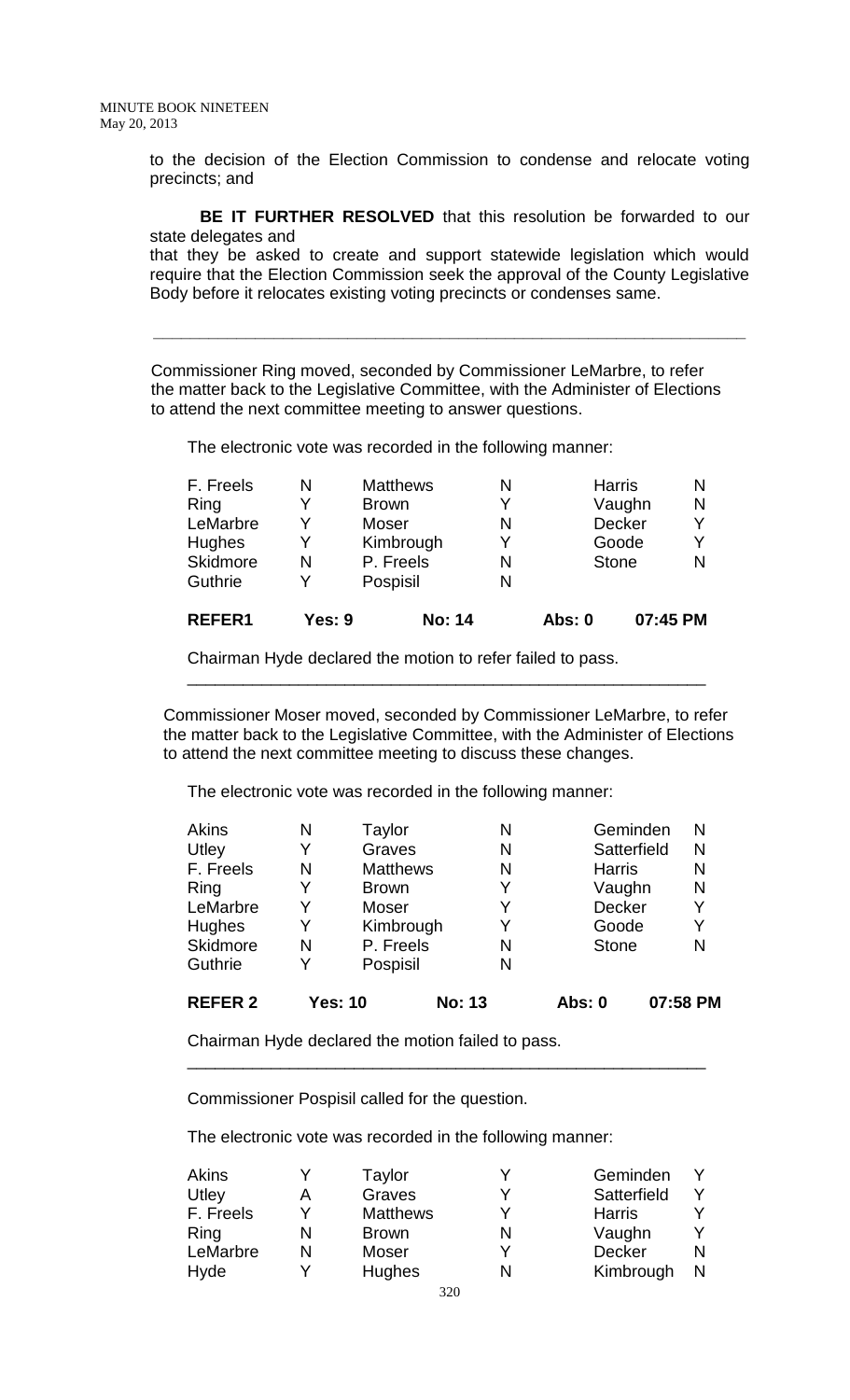| VOTING |   | <b>Yes: 16</b>  | <b>No: 7</b> | Abs: 1 | 07:59 PM  |  |
|--------|---|-----------------|--------------|--------|-----------|--|
| Stone  |   | Guthrie         |              |        | Pospisil  |  |
| Goode  | N | <b>Skidmore</b> |              |        | P. Freels |  |

\_\_\_\_\_\_\_\_\_\_\_\_\_\_\_\_\_\_\_\_\_\_\_\_\_\_\_\_\_\_\_\_\_\_\_\_\_\_\_\_\_\_\_\_\_\_\_\_\_\_\_\_\_\_\_\_

Chairman Hyde declared the resolution approved by the body.

# **RULES AND PROCEDURES**

There was no report from the Rules and Procedures Committee.

## **FINANCIAL MANAGEMENT COMMITTEE**

**\_\_\_\_\_\_\_\_\_\_\_\_\_\_\_\_\_\_\_\_\_\_\_\_\_\_\_\_\_\_\_\_\_\_\_\_\_\_\_\_\_\_\_\_\_\_\_\_\_\_\_\_\_\_\_\_\_\_\_\_\_\_\_\_\_\_\_\_\_**

There was no report from the Financial Management Committee.

# **BUDGET COMMITTEE**

Commissioner Stone moved, seconded by Commissioner Frank Freels, to approve the following resolution:

#### **1305-03 A RESOLUTION APPROPRIATING \$705,366.00 IN PASS-THROUGH FUNDS FROM VARIOUS HIGHWAY REVENUES FOR ASPHALT HOT MIX FOR THE HIGHWAY DEPARTMENT**

**BE IT RESOLVED** by the Sumner County Board of County Commissioners meeting in regular session on this the  $20<sup>th</sup>$  day of May, 2013 that this body hereby appropriates \$705,366.00 in pass-through funds from various Highway Revenues for asphalt hot mix for the Highway Department as shown on attachment herewith.

**\_\_\_\_\_\_\_\_\_\_\_\_\_\_\_\_\_\_\_\_\_\_\_\_\_\_\_\_\_\_\_\_\_\_\_\_\_\_\_\_\_\_\_\_\_\_\_\_\_\_\_\_\_\_\_\_\_\_\_\_\_\_\_\_**

The electronic vote was recorded in the following manner:

| <b>Akins</b> |                | Taylor          |              |   |        | Geminden      |   |
|--------------|----------------|-----------------|--------------|---|--------|---------------|---|
| Utley        | Y              | Graves          |              |   |        | Satterfield   |   |
| F. Freels    | Y              | <b>Matthews</b> |              | Y |        | <b>Harris</b> |   |
| Ring         | Y              | <b>Brown</b>    |              |   |        | Vaughn        |   |
| LeMarbre     | Y              | Moser           |              |   |        | Decker        |   |
| Hyde         | Y              | Hughes          |              | Y |        | Kimbrough     | Υ |
| Goode        | Y              | Skidmore        |              | Y |        | P. Freels     |   |
| <b>Stone</b> | Y              | Guthrie         |              |   |        | Pospisil      |   |
| 1305-03      | <b>Yes: 24</b> |                 | <b>No: 0</b> |   | Abs: 0 | 08:02 PM      |   |

Chairman Hyde declared the resolution approved by the body.

Commissioner Stone moved, seconded by Commissioner Taylor, to approve the following resolution:

\_\_\_\_\_\_\_\_\_\_\_\_\_\_\_\_\_\_\_\_\_\_\_\_\_\_\_\_\_\_\_\_\_\_\_\_\_\_\_\_\_\_\_\_\_\_\_\_\_\_\_\_\_\_\_\_

#### **1305-04 A RESOLUTION APPROPRIATING \$18,200.00 FROM THE HIGHWAY DEPARTMENT UNASSIGNED FUND BALANCE AND TRANSFERS OF \$606,333.00 VARIOUS ITEMS FOR THE HIGHWAY DEPARTMENT**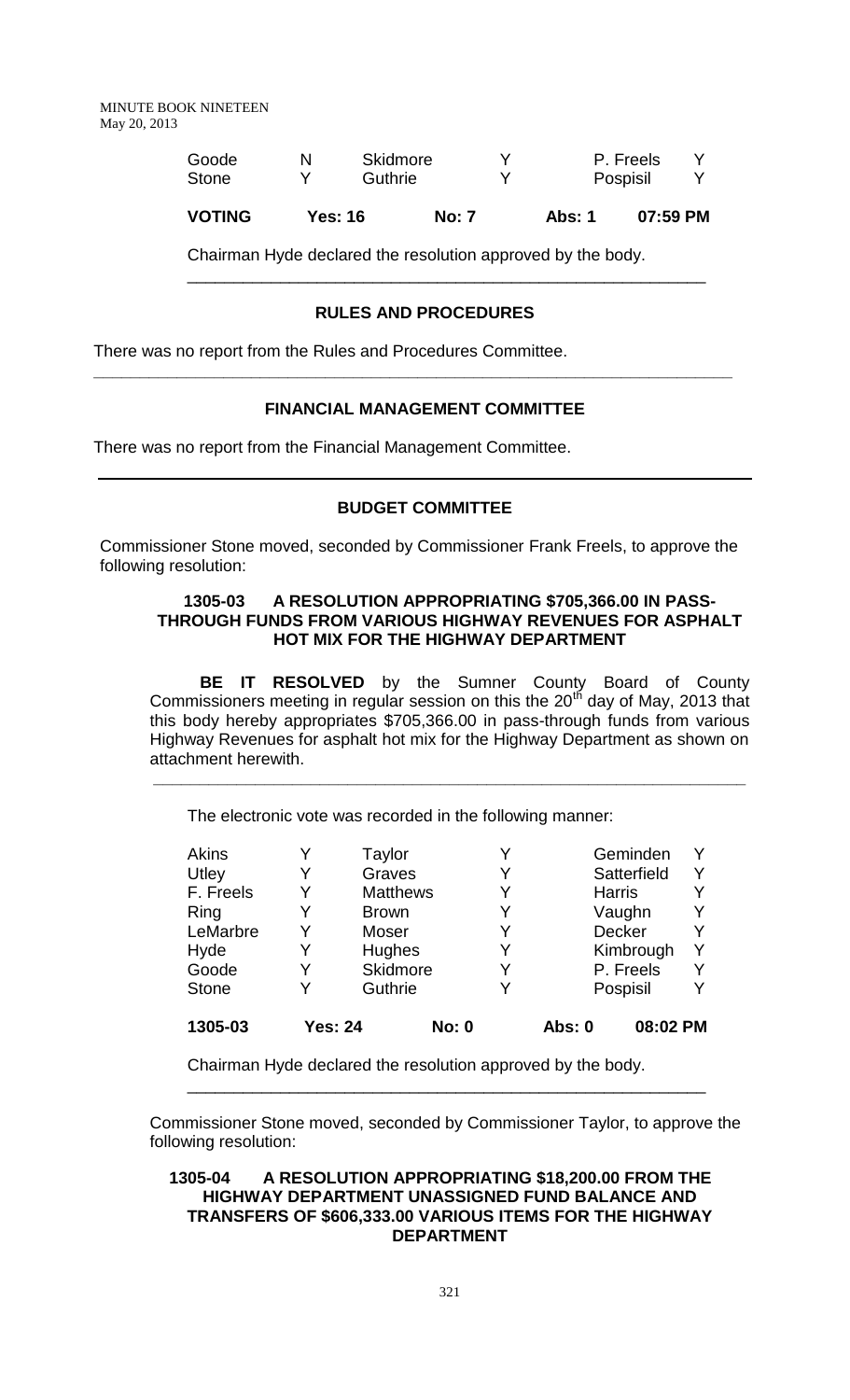**BE IT RESOLVED** by the Sumner County Board of County Commissioners meeting in regular session on this the  $20<sup>th</sup>$  day of May, 2013 that this body hereby appropriates \$18,200.00 from the Highway Department unassigned fund balance and transfers of \$606,333.00 for various items for the Highway Department as shown on attachments herewith.

**\_\_\_\_\_\_\_\_\_\_\_\_\_\_\_\_\_\_\_\_\_\_\_\_\_\_\_\_\_\_\_\_\_\_\_\_\_\_\_\_\_\_\_\_\_\_\_\_\_\_\_\_\_\_\_\_\_\_\_\_\_\_\_\_**

The electronic vote was recorded in the following manner:

| Akins        |                | Taylor          |                 |  |               | Geminden      | Y |
|--------------|----------------|-----------------|-----------------|--|---------------|---------------|---|
| Utley        | Y              | Graves          |                 |  |               | Satterfield   |   |
| F. Freels    | Y              |                 | <b>Matthews</b> |  |               | <b>Harris</b> |   |
| Ring         | Y              | <b>Brown</b>    |                 |  |               | Vaughn        | Y |
| LeMarbre     | Y              | Moser           |                 |  | <b>Decker</b> |               |   |
| Hyde         | Y              | Hughes          |                 |  |               | Kimbrough     |   |
| Goode        | Y              | <b>Skidmore</b> |                 |  | P. Freels     |               | Υ |
| <b>Stone</b> |                | Guthrie         |                 |  |               | Pospisil      |   |
| 1305-04      | <b>Yes: 24</b> |                 | <b>No: 0</b>    |  | <b>Abs: 0</b> | 08:03 PM      |   |

Chairman Hyde declared the resolution approved by the body.

Commissioner Stone moved, seconded by Commissioner Matthews, to approve the following resolution:

## **1305-05 A RESOLUTION APPROPRIATING UP TO \$72,000.00 FROM THE CAPITAL PROJECTS FUND FOR PAVING AND GRAVEL, SEALING AND STRIPPING PROJECTS FOR GENERAL SESSIONS COURT AND AT GUN RANGE**

\_\_\_\_\_\_\_\_\_\_\_\_\_\_\_\_\_\_\_\_\_\_\_\_\_\_\_\_\_\_\_\_\_\_\_\_\_\_\_\_\_\_\_\_\_\_\_\_\_\_\_\_\_\_\_\_

**BE IT RESOLVED** by the Sumner County Board of County Commissioners meeting in regular session on this the  $20<sup>th</sup>$  day of May, 2013, that this body hereby appropriates up to \$72,000.00 from the capital projects fund for sealing, stripping, paving and gravel for General Sessions Court and at Gun Range.

**BE IT FURTHER RESOLVED** that all projects shall be bid where appropriate.

**\_\_\_\_\_\_\_\_\_\_\_\_\_\_\_\_\_\_\_\_\_\_\_\_\_\_\_\_\_\_\_\_\_\_\_\_\_\_\_\_\_\_\_\_\_\_\_\_\_\_\_\_\_\_\_\_\_\_\_\_\_\_\_\_**

The electronic vote was recorded in the following manner:

| <b>Akins</b>    |                | Taylor        |                 |   |               | Geminden     |  |
|-----------------|----------------|---------------|-----------------|---|---------------|--------------|--|
| Utley           | Y              |               | Graves          |   |               | Satterfield  |  |
| F. Freels       | Y              |               | <b>Matthews</b> |   |               | Ring         |  |
| <b>Brown</b>    | Y              |               | Vaughn          |   |               | LeMarbre     |  |
| Moser           | Y              | <b>Decker</b> |                 | Y |               | Hyde         |  |
| <b>Hughes</b>   | Y              | Kimbrough     |                 | Y |               | Goode        |  |
| <b>Skidmore</b> | Y              | P. Freels     |                 |   |               | <b>Stone</b> |  |
| Guthrie         | Y              | Pospisil      |                 |   |               |              |  |
| 1305-05         | <b>Yes: 23</b> |               | <b>No: 0</b>    |   | <b>Abs: 0</b> | 08:04 PM     |  |

Chairman Hyde declared the resolution approved by the body.

Commissioner Stone moved, seconded by Commissioner Decker, to approve the following resolution:

\_\_\_\_\_\_\_\_\_\_\_\_\_\_\_\_\_\_\_\_\_\_\_\_\_\_\_\_\_\_\_\_\_\_\_\_\_\_\_\_\_\_\_\_\_\_\_\_\_\_\_\_\_\_\_\_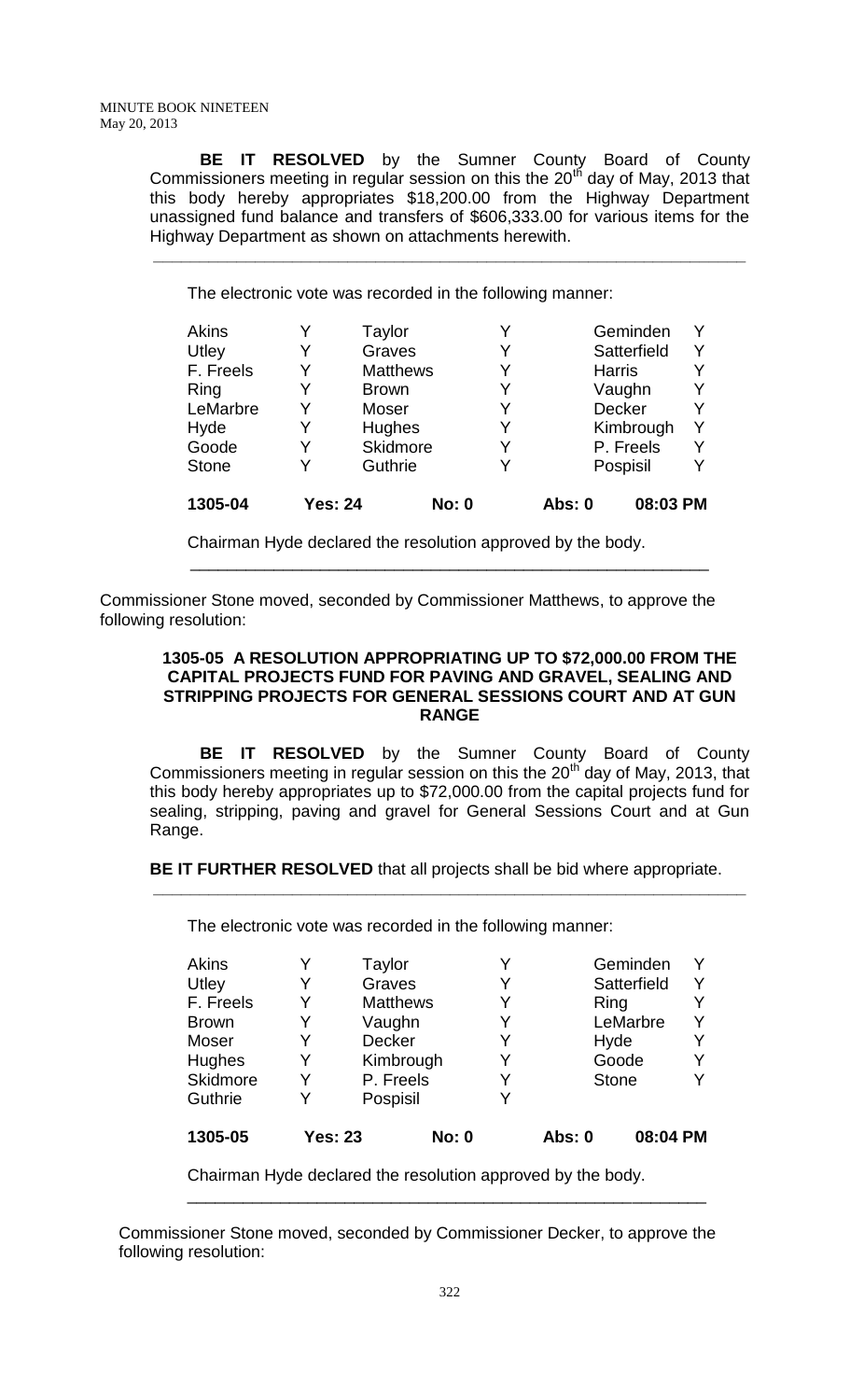#### **1305-06 A RESOLUTION APPROPRIATING \$270,548.00 FROM CAPITAL PROJECTS LOCAL FUNDING FOR PARKING LOT PAVING AND REPAIR FOR LAKESIDE, WALTON FERRY, HAWKINS, ELLIS AND E.B. WILSON SCHOOLS**

**BE IT RESOLVED** by the Sumner County Board of County Commissioners meeting in regular session on this the  $20<sup>th</sup>$  day of May, 2013, that this body hereby appropriates \$270,548.00 from Capital Projects Local Funding for parking lot paving and repair for Lakeside, Walton Ferry, Hawkins, Ellis and E. B. Wilson Schools as shown on the attachment herewith.

**\_\_\_\_\_\_\_\_\_\_\_\_\_\_\_\_\_\_\_\_\_\_\_\_\_\_\_\_\_\_\_\_\_\_\_\_\_\_\_\_\_\_\_\_\_\_\_\_\_\_\_\_\_\_\_\_\_\_\_\_\_\_\_\_**

The electronic vote was recorded in the following manner:

| <b>Akins</b>              |   | Taylor          |              | Α | Geminden      |           |   |
|---------------------------|---|-----------------|--------------|---|---------------|-----------|---|
| Utley                     | Y | Graves          |              |   | Satterfield   |           | Y |
| F. Freels                 | Y | <b>Matthews</b> |              |   | <b>Harris</b> |           |   |
| Ring                      | Y | <b>Brown</b>    |              |   | Vaughn        |           |   |
| LeMarbre                  | Y | Moser           |              |   | Decker        |           |   |
| Hyde                      | Y | Hughes          |              | Y | Kimbrough     |           | Υ |
| Goode                     | Y | Skidmore        |              | Y |               | P. Freels |   |
| <b>Stone</b>              | Y | Guthrie         |              |   |               | Pospisil  |   |
| 1305-06<br><b>Yes: 23</b> |   |                 | <b>No: 0</b> |   | Abs: 1        | 08:06 PM  |   |

Chairman Hyde declared the resolution approved by the body.

Commissioner Stone moved, seconded by Commissioner Matthews, to approve the following resolution:

## **1305-07 A RESOLUTION APPROPRIATING \$29,321.81 AS PASS-THROUGH FUNDS FOR STATE INMATE MEDICAL REIMBURSEMENT**

\_\_\_\_\_\_\_\_\_\_\_\_\_\_\_\_\_\_\_\_\_\_\_\_\_\_\_\_\_\_\_\_\_\_\_\_\_\_\_\_\_\_\_\_\_\_\_\_\_\_\_\_\_\_\_\_

**BE IT RESOLVED** by the Sumner County Board of County Commissioners meeting in regular session on this the  $20<sup>th</sup>$  day of May, 2013, that this body hereby appropriates \$29,321.81 as pass-through funds for State Inmate Medical Reimbursement as shown on the attachment herewith.

**\_\_\_\_\_\_\_\_\_\_\_\_\_\_\_\_\_\_\_\_\_\_\_\_\_\_\_\_\_\_\_\_\_\_\_\_\_\_\_\_\_\_\_\_\_\_\_\_\_\_\_\_\_\_\_\_\_\_\_\_\_\_\_\_**

The electronic vote was recorded in the following manner:

| <b>Akins</b>    | Y              | Taylor        |              |   | Geminden      |          |  |
|-----------------|----------------|---------------|--------------|---|---------------|----------|--|
| Graves          | Y              |               | Satterfield  |   | F. Freels     |          |  |
| <b>Matthews</b> | Y              | <b>Harris</b> |              |   | Ring          |          |  |
| <b>Brown</b>    | Y              | Vaughn        |              | Y | LeMarbre      |          |  |
| Moser           | Y              | Decker        |              | Y | Hyde          |          |  |
| <b>Hughes</b>   | Y              | Kimbrough     |              | Y | Goode         |          |  |
| <b>Skidmore</b> | Y              | P. Freels     |              |   | <b>Stone</b>  |          |  |
| Guthrie         | Y              | Pospisil      |              |   |               |          |  |
| 1305-07         | <b>Yes: 23</b> |               | <b>No: 0</b> |   | <b>Abs: 0</b> | 08:07 PM |  |

Chairman Hyde declared the resolution approved by the body.

\_\_\_\_\_\_\_\_\_\_\_\_\_\_\_\_\_\_\_\_\_\_\_\_\_\_\_\_\_\_\_\_\_\_\_\_\_\_\_\_\_\_\_\_\_\_\_\_\_\_\_\_\_\_\_\_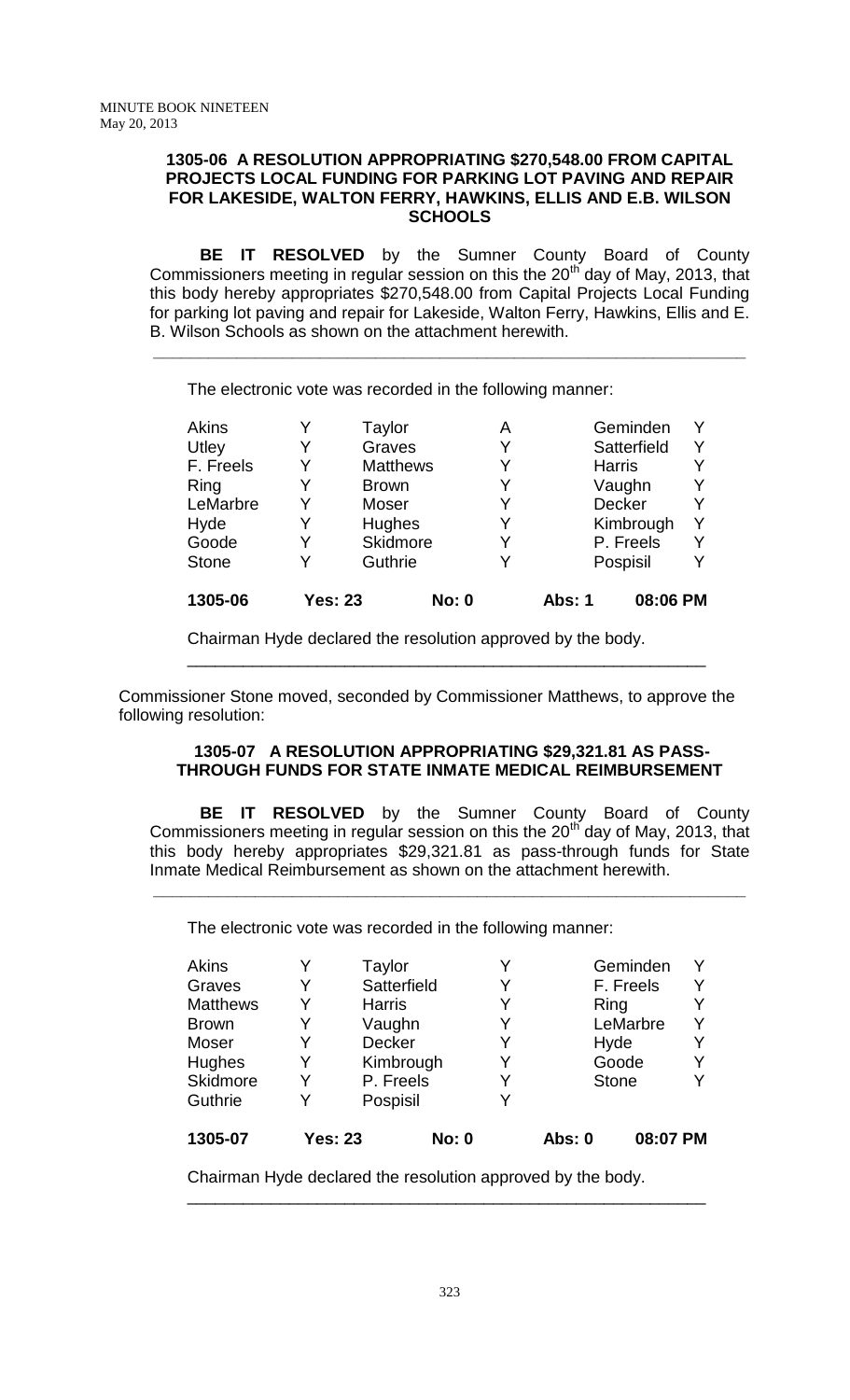Commissioner Stone moved, seconded by Commissioner Akins, to approve the following resolution:

#### **1305-08 A RESOLUTION APPROPRIATING \$52,367.05 AS PASS-THROUGH FUNDS FROM VARIOUS ACCOUNTS FOR THE WESTMORELAND PUBLIC LIBRARY**

**BE IT RESOLVED** by the Sumner County Board of County Commissioners meeting in regular session on this the 20<sup>th</sup> day of May, 2013, that this body hereby appropriates \$52,367.05 as pass-through funds from various accounts for the Westmoreland Public Library as shown on the attachments herewith.

**\_\_\_\_\_\_\_\_\_\_\_\_\_\_\_\_\_\_\_\_\_\_\_\_\_\_\_\_\_\_\_\_\_\_\_\_\_\_\_\_\_\_\_\_\_\_\_\_\_\_\_\_\_\_\_\_\_\_\_\_\_\_\_\_**

Chairman Hyde declared passage of Resolution 1305-08 upon unanimous voice vote of the body.

\_\_\_\_\_\_\_\_\_\_\_\_\_\_\_\_\_\_\_\_\_\_\_\_\_\_\_\_\_\_\_\_\_\_\_\_\_\_\_\_\_\_\_\_\_\_\_\_\_\_\_\_\_\_\_\_\_\_\_\_\_\_\_\_\_\_\_\_\_\_

Commissioner Stone moved, seconded by Commissioner Graves, to approve the following resolution:

#### **1305-09 A RESOLUTION APPROPRIATING \$27,650.00 FOR HEALTH AND DENTAL INSURANCE PREMIUM ADJUSTMENTS**

**BE IT RESOLVED** by the Sumner County Board of County Commissioners meeting in regular session on this the  $20<sup>th</sup>$  day of May, 2013, that this body hereby appropriates \$27,650.00 for Health and Dental Insurance premium adjustments as shown on the attachment herewith.

**\_\_\_\_\_\_\_\_\_\_\_\_\_\_\_\_\_\_\_\_\_\_\_\_\_\_\_\_\_\_\_\_\_\_\_\_\_\_\_\_\_\_\_\_\_\_\_\_\_\_\_\_\_\_\_\_\_\_\_\_\_\_\_\_**

The electronic vote was recorded in the following manner:

| <b>Akins</b> |                | <b>Taylor</b>   |               | Y |               | Geminden      |   |
|--------------|----------------|-----------------|---------------|---|---------------|---------------|---|
| Utley        |                | Graves          |               | Y | Satterfield   |               | Y |
| F. Freels    | Y              | <b>Matthews</b> |               | Y |               | <b>Harris</b> |   |
| Ring         | Y              | <b>Brown</b>    |               | Y | Vaughn        |               |   |
| LeMarbre     | Y              | Moser           |               | Y | Decker        |               |   |
| Hyde         | Y              | Hughes          |               | Y | Kimbrough     |               | Υ |
| Goode        | Y              | Skidmore        |               | Y |               | P. Freels     |   |
| <b>Stone</b> | Y              | Guthrie         | Pospisil<br>Y |   |               |               |   |
| 1305-09      | <b>Yes: 24</b> |                 | <b>No: 0</b>  |   | <b>Abs: 0</b> | 08:03 PM      |   |

\_\_\_\_\_\_\_\_\_\_\_\_\_\_\_\_\_\_\_\_\_\_\_\_\_\_\_\_\_\_\_\_\_\_\_\_\_\_\_\_\_\_\_\_\_\_\_\_\_\_\_\_\_\_\_\_

Chairman Hyde declared the resolution approved by the body.